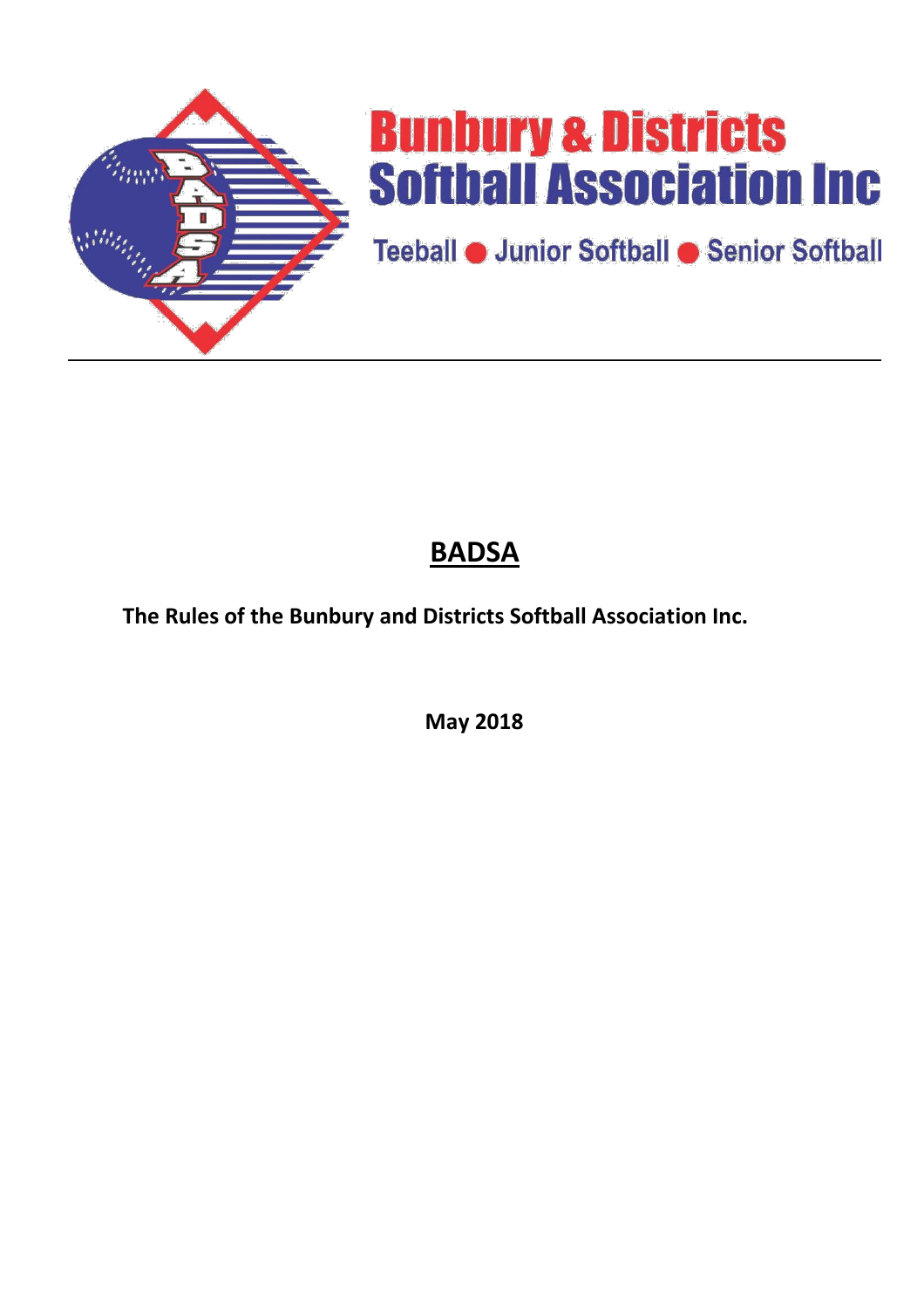### **Table of Contents**

| 1.  |  |
|-----|--|
| 2.  |  |
| 3.  |  |
| 4.  |  |
| 5.  |  |
| 6.  |  |
| 7.  |  |
| 8.  |  |
| 9.  |  |
| 10. |  |
| 11. |  |
| 12. |  |
| 13. |  |
| 14. |  |
| 15. |  |
| 16. |  |
| 17. |  |
| 18. |  |
| 19. |  |
| 20. |  |
| 21. |  |
| 22. |  |
| 23. |  |
| 24. |  |
| 25. |  |
| 26. |  |
| 27. |  |
| 28. |  |
| 29. |  |
| 30. |  |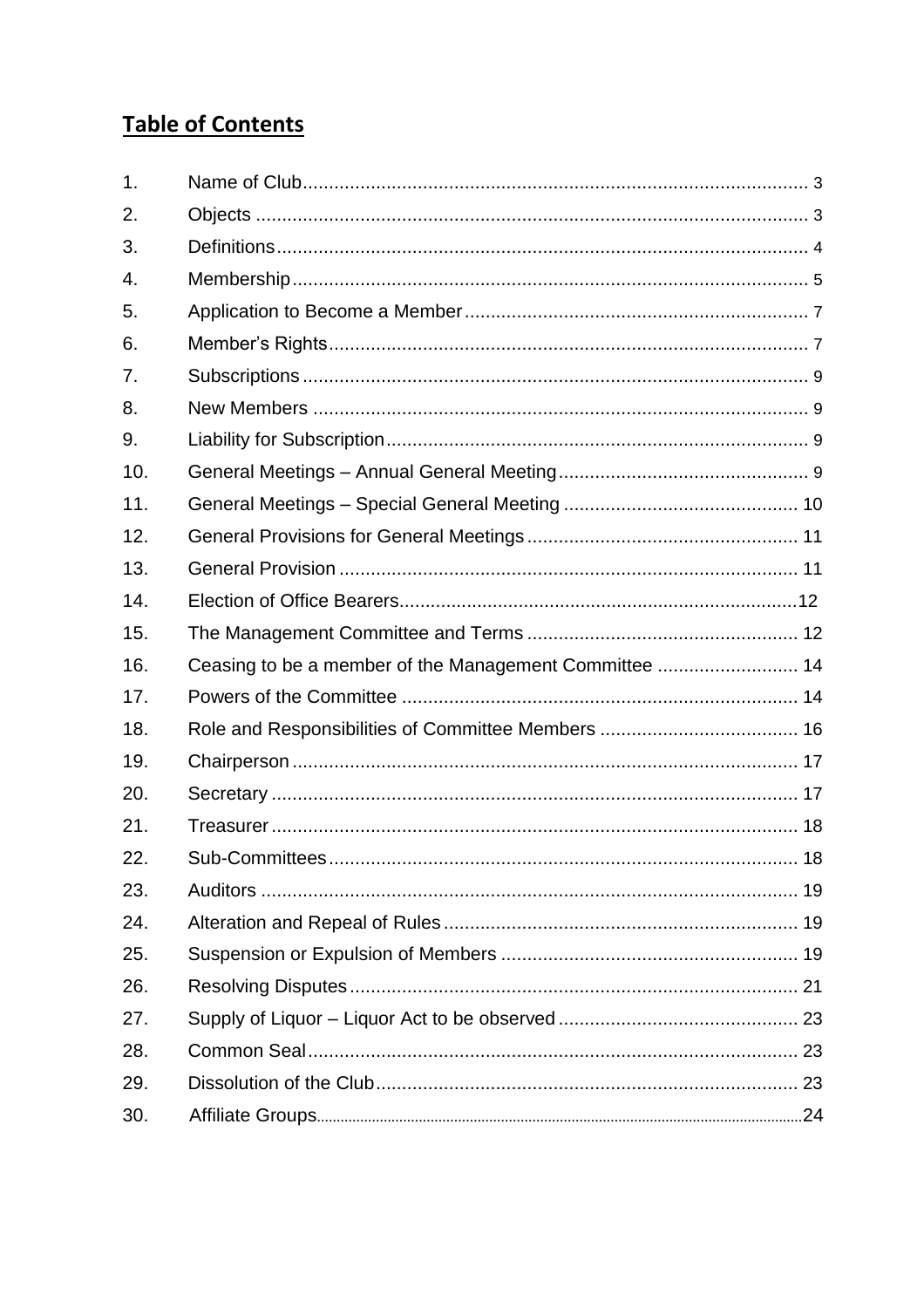#### <span id="page-2-0"></span>**1. Name of Club:**

The name of the organisation shall be the Bunbury and Districts Softball Association Inc. herein after called The Club.

#### **2. Objects**

- (a) The principal objects are to encourage, promote, control and manage softball and tee ball in a professional manner that will ensure the continued future viability of the Club and to support the recreational, social, sporting, cultural and community dimensions of that interest. These objects include the provision of facilities for the pursuit of literary, scientific, athletic, and professional and any other lawful purpose that provides benefits and enjoyment for the members of The Club.
- (b) To borrow, raise or secure the payment of money for the purpose of The Club in such manner as the members think fit.
- (c) To maintain a club license under the current Liquor Act and its amendments.
- (d) To provide and maintain a clubhouse and sporting amenities for the use of the members.
- (e)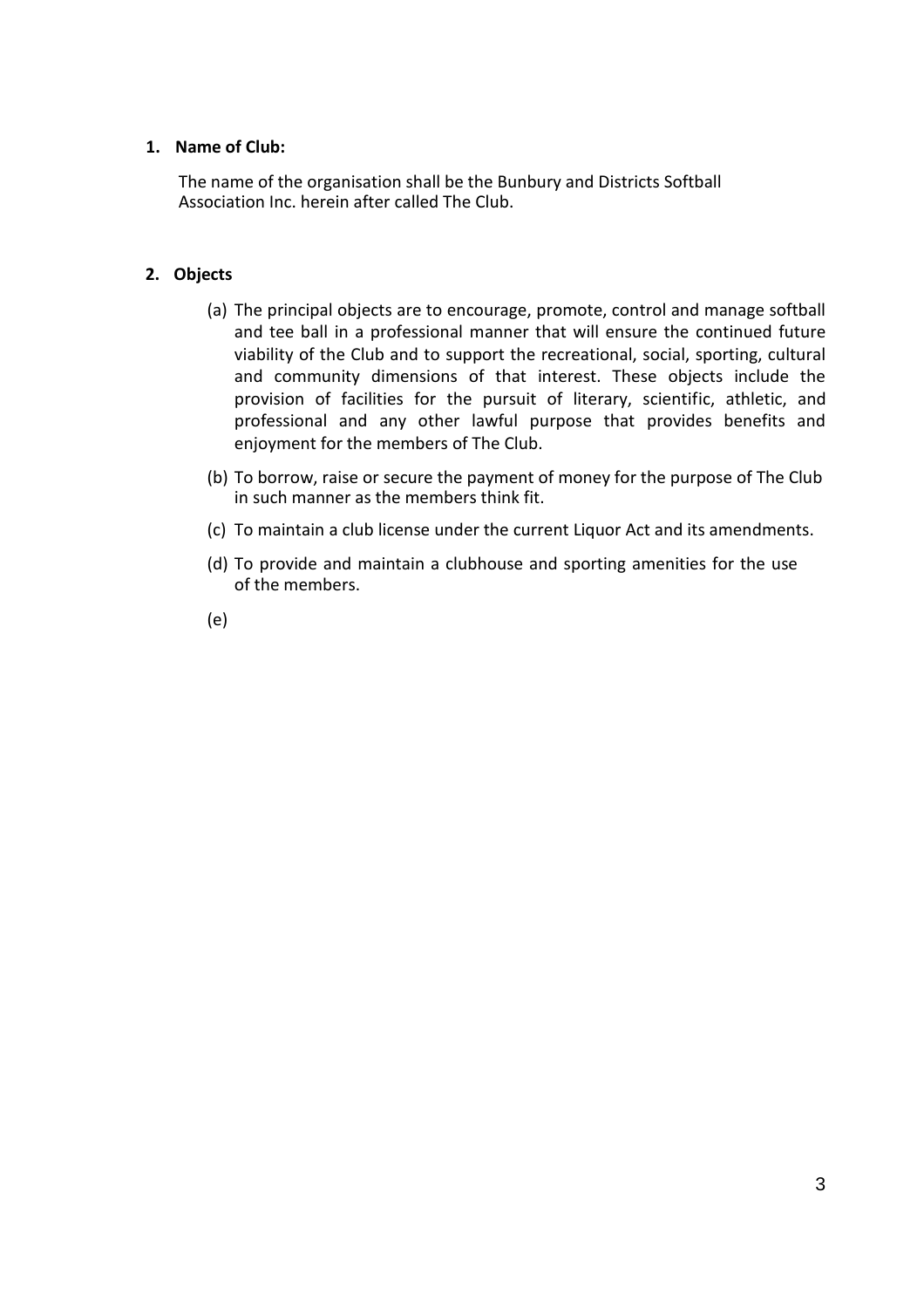#### <span id="page-3-0"></span>**3. Definitions**

- a. In reading this Constitution, unless the context or such otherwise indicates or requires:
	- i. "The Club" means Bunbury and Districts Softball Association Inc.
	- ii. "The Club Premises" means all land, building and structures thereon of which The Club is the bona fide occupier.
	- iii. "The Committee" means the Board of Management for The Club, duly elected for the time being in accordance with these Rules.
	- iv. "Annual Meeting" means an Annual General Meeting.
	- v. "Special General Meeting" means a General Meeting as defined below, called in accordance with Section 11 hereunder, at which only business that has been described in the notice may be transacted.
	- vi. "General Meeting" means a General meeting of The Club whether annual or special.
	- vii. "Month" means a calendar month.
	- viii. "Financial year" means from the 1st of May each year, until the following 30th of April
	- ix. "The Act" means the Associations Incorporation Act 2015, its amendments and any other legislation that may come into force to replace or supplement this Act, and shall form part of these Rules.
	- x. "Liquor Act" means the Liquor Control Act 1988, its amendments and any other legislation that may come into force to replace or supplement this Act, and shall form part of these Rules.
	- xi. "The By-Laws" means the codes of rules made and adopted by The Club in accordance with Section 17(xii).
	- xii. "Books of the Association" means: the Members Register; the Record of Office Holders; and the Club Constitution.
	- xiii. "Commissioner" means: the person for the time being designated as the Commissioner under section 153 of the Associations Incorporation Act.
	- xiv. "Voting rights" means: the ability for a financial member to propose or second an application for membership; move or second a motion or special motion; speak at all general meetings; nominate for a position on the Management Committee; vote at all general meetings; and petition for a special general meeting.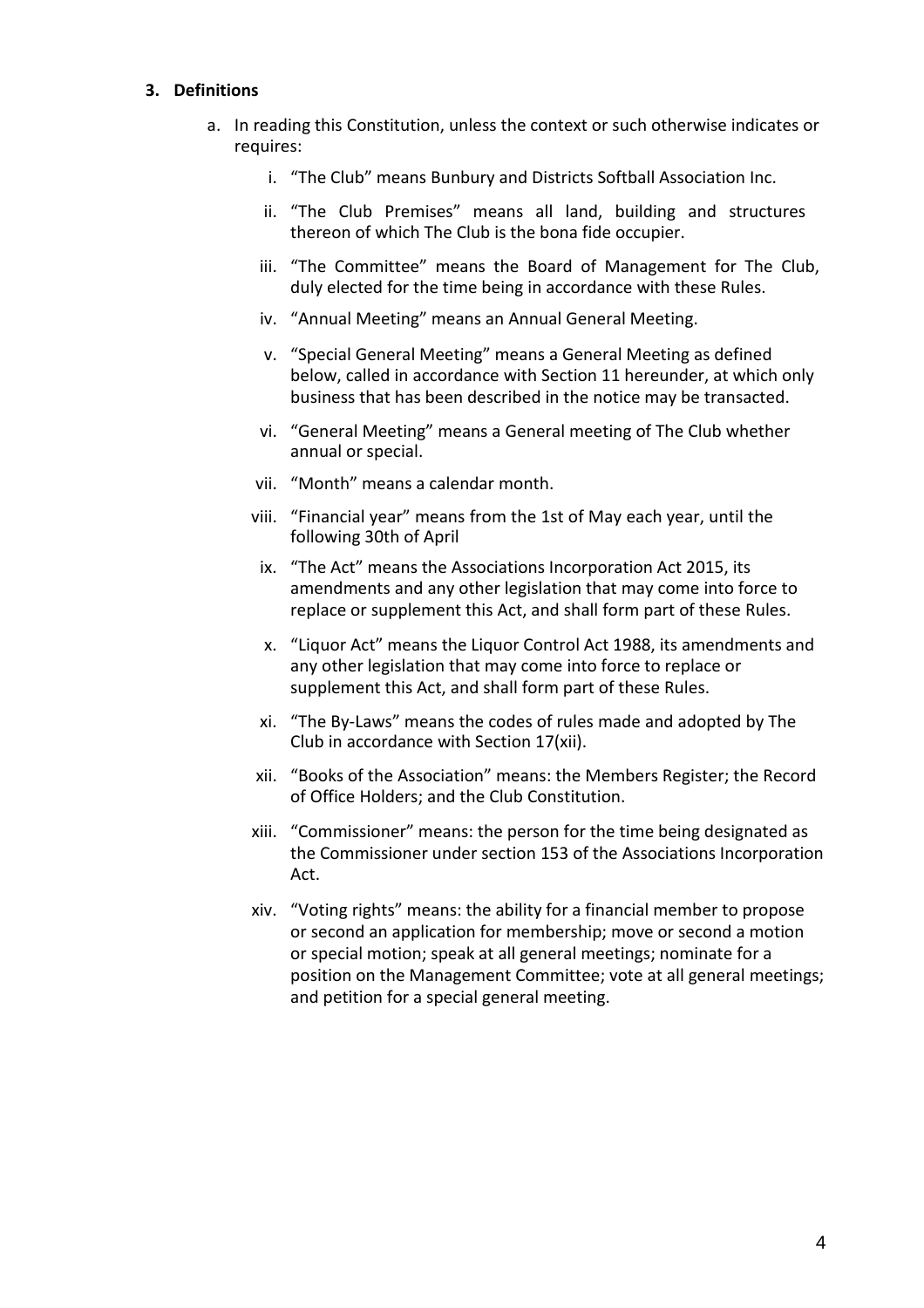#### **4. Membership**

- a. The Club shall keep an up to date register of all members of the Club.
- i. This register must be continually available for inspection at The Club premises by authorised officers.
- ii. Residential, postal, or email address can be nominated for the members register.
- b. Membership of The Club shall consist of the following:
	- i. **Ordinary Member**  Persons over 18 years of age who has paid the appropriate subscription and is entitled to exercise the full privileges of The Club. Ordinary members shall be entitled to hold office and vote at any meeting of the Club.
	- ii. **Life Member** –A member may propose another member for Life Membership to the Board in writing giving reasons that Life Membership should be granted. The Board may confer Life membership on a member who has rendered special and outstanding services to The Club. The holder of Life Membership shall be entitled to all privileges of an ordinary member and be exempt from any membership fee.
	- iii. **Junior Member**  Persons under the age of 18 years may make application to The Club as a Junior Member, and if accepted, shall pay the prescribed subscription.
		- 1. Persons granted this category of membership will require a sporting affiliation, but shall have no voice in the management of The Club and shall not be entitled to hold any office or hold voting rights.
		- 2. This category of member does not have the authority to invite guests to The Club.
		- 3. Any Junior Member on attaining the age of 18 years wishing to remain a member of The Club shall be granted the appropriate club membership and shall pay the full subscription as set down from time to time.
- iv. **Social Member**  A Social Member is a member 18 years of age or over who has paid the appropriate subscription and is interested in promoting the objects of The Club but does not wish to participate in any sporting activities.
- v. **Temporary Member**  a person who is on any day visiting The Club as a member or an official of another club, including those persons who are assisting a visiting club, to:
	- 1. Engage in a pre-arranged event with The Club as per The Club's objects; or
	- 2. Hold a pre-arranged function at The Club involving the use of The Club's sporting facilities.
- vi. **Reciprocal Member**  is a visitor who is a full financial member of any like club in Western Australia or any Licensed Club located outside of Western Australia.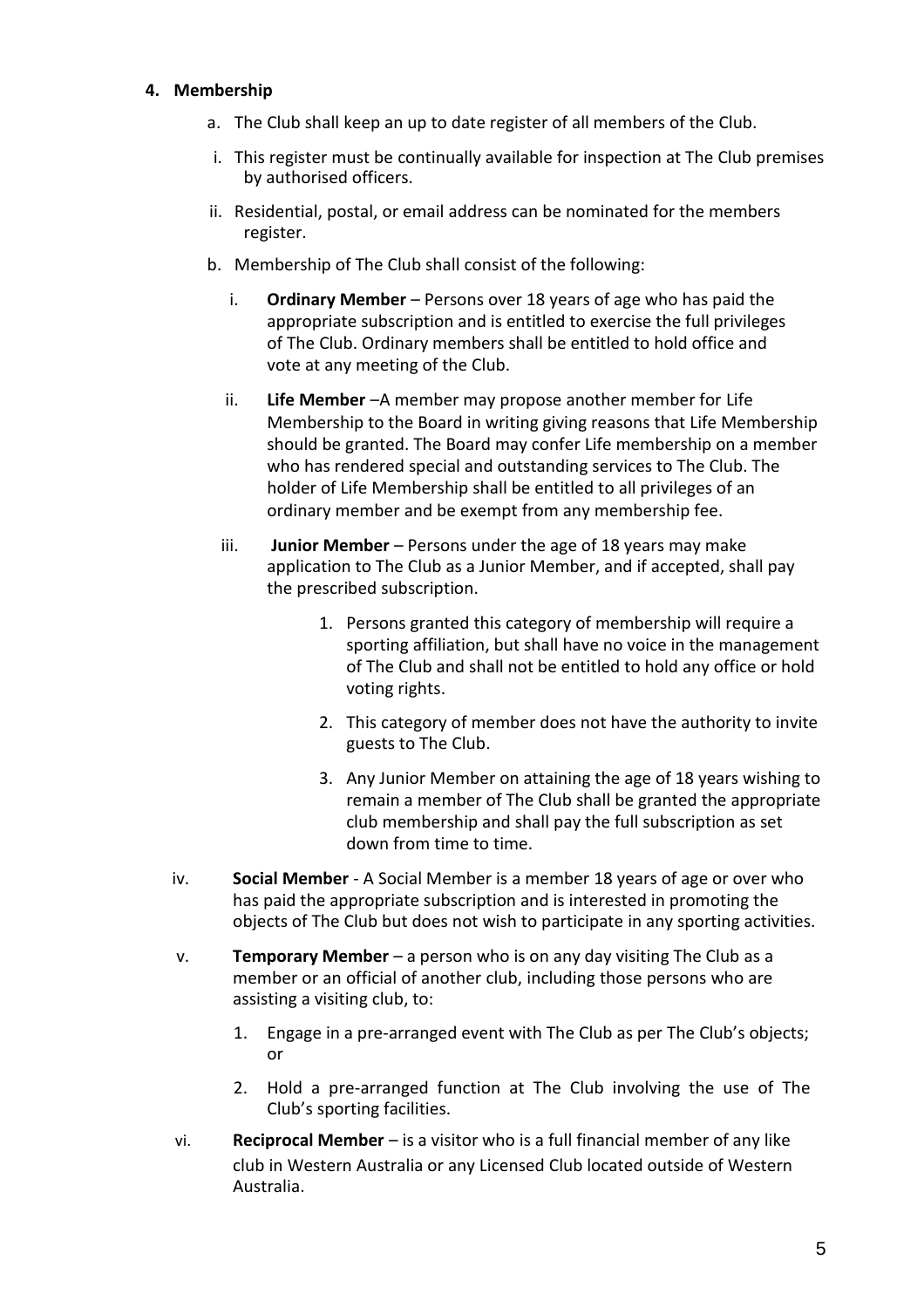- <span id="page-5-0"></span>vii. **Corporate Member** – organisations, restricted to senior management, conducting community or tourism related business in Bunbury and its surrounds that have made a contribution to The Club through business, sponsorship or donations.
	- 1. Corporate membership will be restricted at any one time to a level deemed appropriate by The Club or as may be required by the liquor licensing authority.
- viii. **Honorary Member**  Membership that may be granted to Club Patrons, Sponsors, Selected Government Officers and any other such persons as the committee may decide from time to time based on their relationship to The Club or community.
	- 2. Honorary membership will be restricted at any one time to a level deemed appropriate by the Committee or as may be suggested by the liquor licensing authority.
- (c) Only Ordinary Members and Life Members shall be entitled to voting rights. Junior, Temporary, Reciprocal and Social members shall not be entitled to voting rights.
- (d) Temporary and Reciprocal members shall not be entitled to be present at any meeting of the members of The Club, nor have any right, title or interest in or to any of the property of The Club.
- (e) Social members shall not have any right, title or interest in or to any of the property of The Club.
- (f) Temporary and Reciprocal membership would be subject to withdrawal by any club official, including bar persons, acting on the best interests of The Club.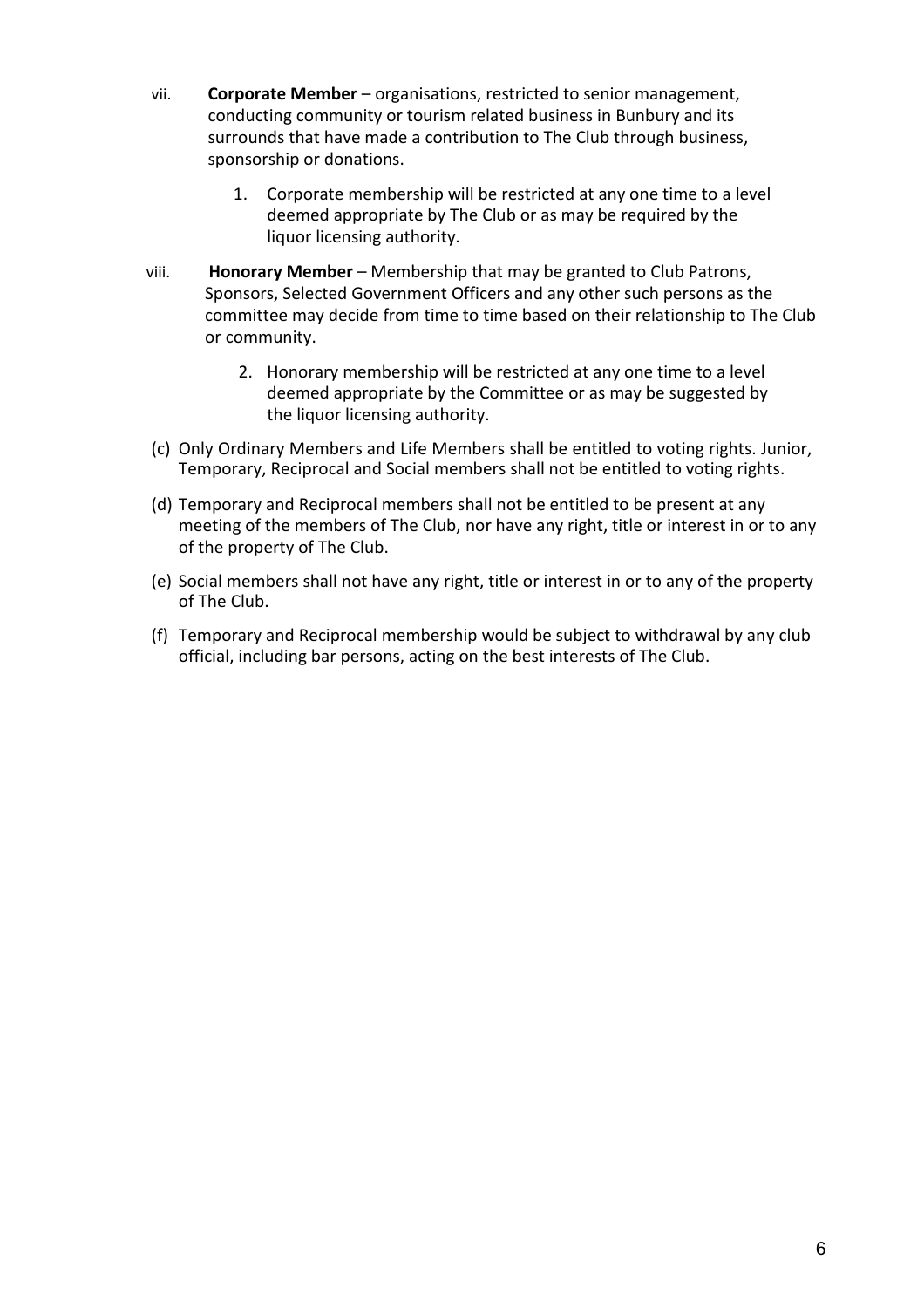#### <span id="page-6-0"></span>**5. Application to Become a Member**

- a. Ordinary and Social Member Any person desiring to become such a member of The Club shall sign an application form provided and such form must bear the signatures of two members of The Club who are entitled to voting rights.
- b. When the Secretary receives the application form, it shall then be placed on the notice board in The Club premises for a period of not less than seven (7) days before election, provided also that an interval of not less than two weeks shall elapse between nomination and election. The applicant will then be accepted or denied membership.
- c. No person shall be entitled to exercise any of the privileges of a member until they have paid all subscriptions due by them.
- d. The Board shall have the right to refuse to admit any person to membership without assigning any reason for doing so.
- e. On the election of each candidate, the Secretary shall notify the same to them, and they shall on payment of their subscription be enrolled as a Member of The Club, and become entitled to the privileges and be bound by its rules and by all consequences resulting from breach or nonperformance thereof. Members shall there by absolve every person concerned in carrying out enforcing such rules from all personal responsibility or legal liability on such account.
- f. Life Member A member may propose another member for Life Membership to the Board in writing giving reasons that Life Membership should be granted.
	- i. A Board meeting may, upon a 75% majority vote, confer Life Membership on a member who has rendered special and outstanding services to The Club.
	- ii. The holder of a Life Membership shall be entitled to all privileges of an ordinary member, be exempt from subscriptions but shall pay any levies and capitation fees.

#### **6. Member's Rights**

- a. The rights and privileges of every member shall be personal and shall not be in any manner transferable by their own act or through any other person on their behalf or by operation of law.
- b. The Board or approved bar staff may revoke the membership of any reciprocal and temporary member at any time without notice.
- c. Members who are employees of The Club are entitled to all the rights and privileges of membership excluding those rights concerned with the selection, election and holding of office with The Club.
- d. All members, upon successful registration, will be supplied with an electronic copy of The Club constitution or will be directed to obtain a copy of The Club constitution from The Club's website.
- e. Upon acceptance to membership, all members agree to be bound by The Club Codes of Conduct. These are available on The Club's website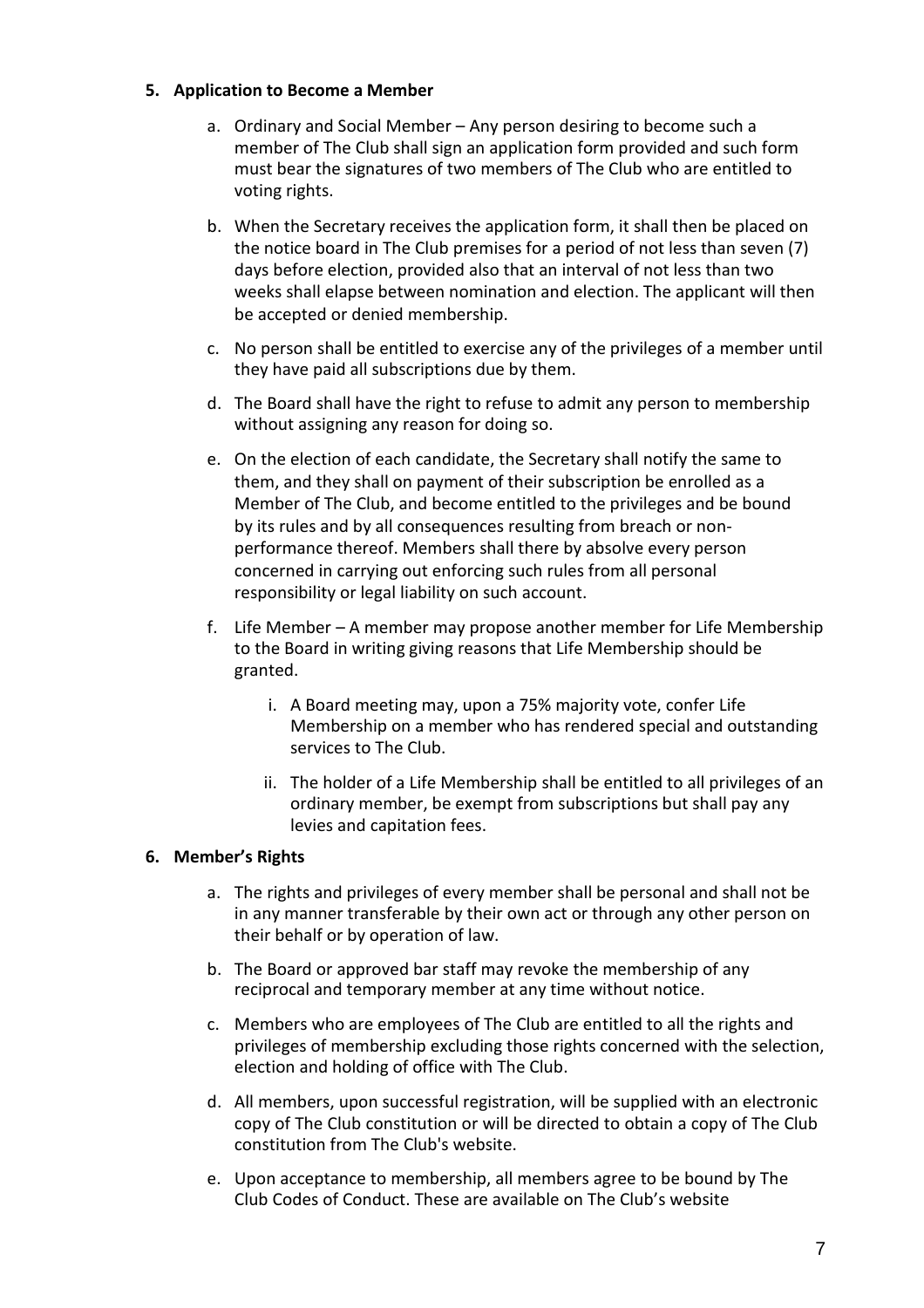- f. Ordinary, Social and Life Members shall be at liberty to invite guests to The Club, but the number of guests shall not exceed the maximum number as contained in Section 48(4)(b) of the Liquor Act.
- g. Ordinary, Social, Corporate and Life Members member may hold private family and business functions without limit to number of guests, providing that the sale of liquor shall be:
	- i. ancillary to a meal supplied at The Club by or on behalf of The Club to a member and to each of the guests of that member being guests of whose attendance was given prior notice to The Club; or
	- ii. to a member, for consumption by the guests of that member at a function held by or on behalf of that member at The Club
- h. Ordinary, Social, Corporate, Honorary and Life Members are entitled to host functions on The Club premises after written application for said function has been considered and approved by the Board. The Secretary will furnish the applicant with a written copy of Club rules relating to functions after the application has been approved and any additional conditions and restrictions it shall see fit.
- i. Upon request, a member is able to inspect the Books of the Association at such time and place as is mutually convenient to the Club and the Member.
	- i. A Member must contact the Secretary to request to inspect the Register.
	- ii. The Member may make a copy of details from the Register but has no right to remove the Register for that purpose.
	- iii. A Member may make a request in writing for a copy of the Register.
	- iv. The Club may charge a reasonable fee to the Member for providing a copy of the Register, the amount to be determined by the Committee from time to time.
	- v. A Member must not use or disclose the information on the Register:
		- 1. To gain access to information that a Member has deliberately denied them (that is, in the case of social, family or legal differences or disputes);
		- 2. To contact, send material to The Club or a Member for the purpose of advertising for political, religious, charitable or commercial purposes, or
		- 3. For any other purpose unless the use of the information is approved by the Board and for a purpose:
		- a. That is directly connected with the affairs of The Club; or
		- b. Related to the provision of the information to the Commissioner in accordance with a requirement of the Act.
	- vi. The Committee may require a Member who requests a copy of the Register to provide a statutory declaration setting out the purpose of the request and declaring that the purpose is connected with the affairs of The Club.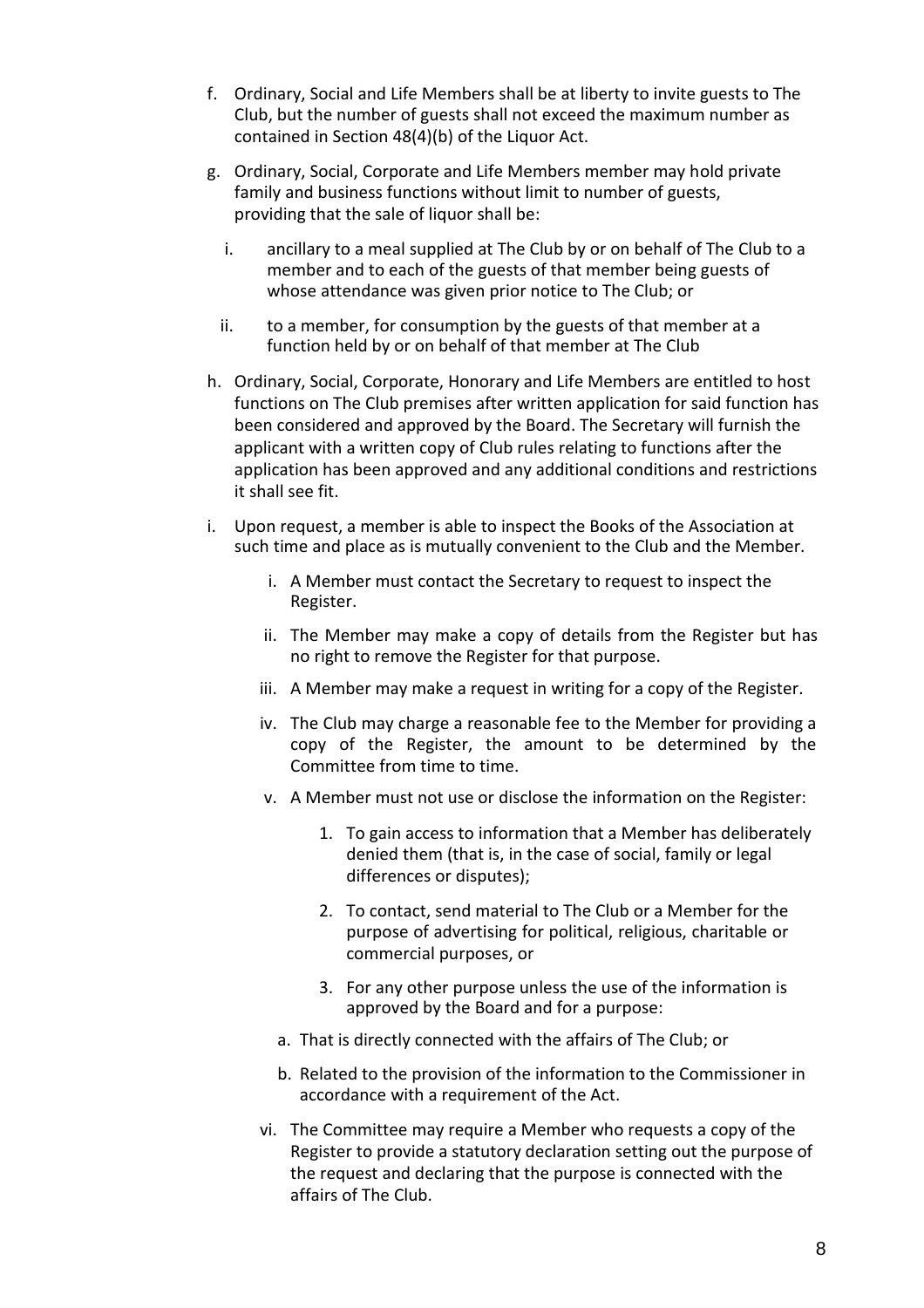#### <span id="page-8-0"></span>**7. Subscriptions**

- a. The entrance fee and annual subscription of The Club shall be set by the Board prior to the commencement of the financial year.
- b. Notice of the fees and subscriptions shall be notified to the members via The Club notice board.
- c. All subscriptions are due by the first day of November in each year.

#### **8. New Members**

- a. Subscriptions must be paid at time of election and shall be paid as follows:
	- i. If elected between 1 November and 31 January Full annual subscription
	- ii. If elected between 1 February and 30 April 75% annual subscription
	- iii. If elected between 1 May and 31 July 50% annual subscription
	- iv. If elected between 1 August and 31 October 25% annual subscription

#### **9. Liability for Subscription**

- a. Any member who does not notify the Secretary in writing before 1 November of his or her withdrawal from The Club may be liable for the subscription for the current club year.
- b. The Committee shall have the power by resolution to remove from the roll of members the name of any new member who fails to pay his or her subscription within two weeks from the date of his or her election.
- c. Any member whose subscription is in arrears after  $30<sup>th</sup>$  November in each year shall cease to be a member.

#### **10. General Meetings – Annual General Meeting**

- a. The Annual General Meeting of members shall be held every calendar year within six months after the end of The Club's financial year.
- b. Notification of the meeting shall be made publicly 28 days before the meeting date. Notice of the meeting and agenda items must be posted on The Clubs notice board 28 days prior to the meeting date.
- c. All Notices of Motion for consideration at the Annual Meeting must be handed to the Secretary in writing no less than fourteen (14) days prior to the date set for said meeting.
- d. Notice of the meeting and agenda items, including Notices of Motion, must be posted on The Club notice board for seven (7) days before the date of the meeting for all members to read.
- e. Members who have provided an email address will also be emailed a copy of the notice of the meeting, agenda items and any Notices of Motion.
- f. Fifteen (15) financial members shall constitute a quorum at an Annual Meeting.
- g. In the case of insufficient members to form a quorum being present after 30 minutes following the advertised start time for an Annual Meeting, said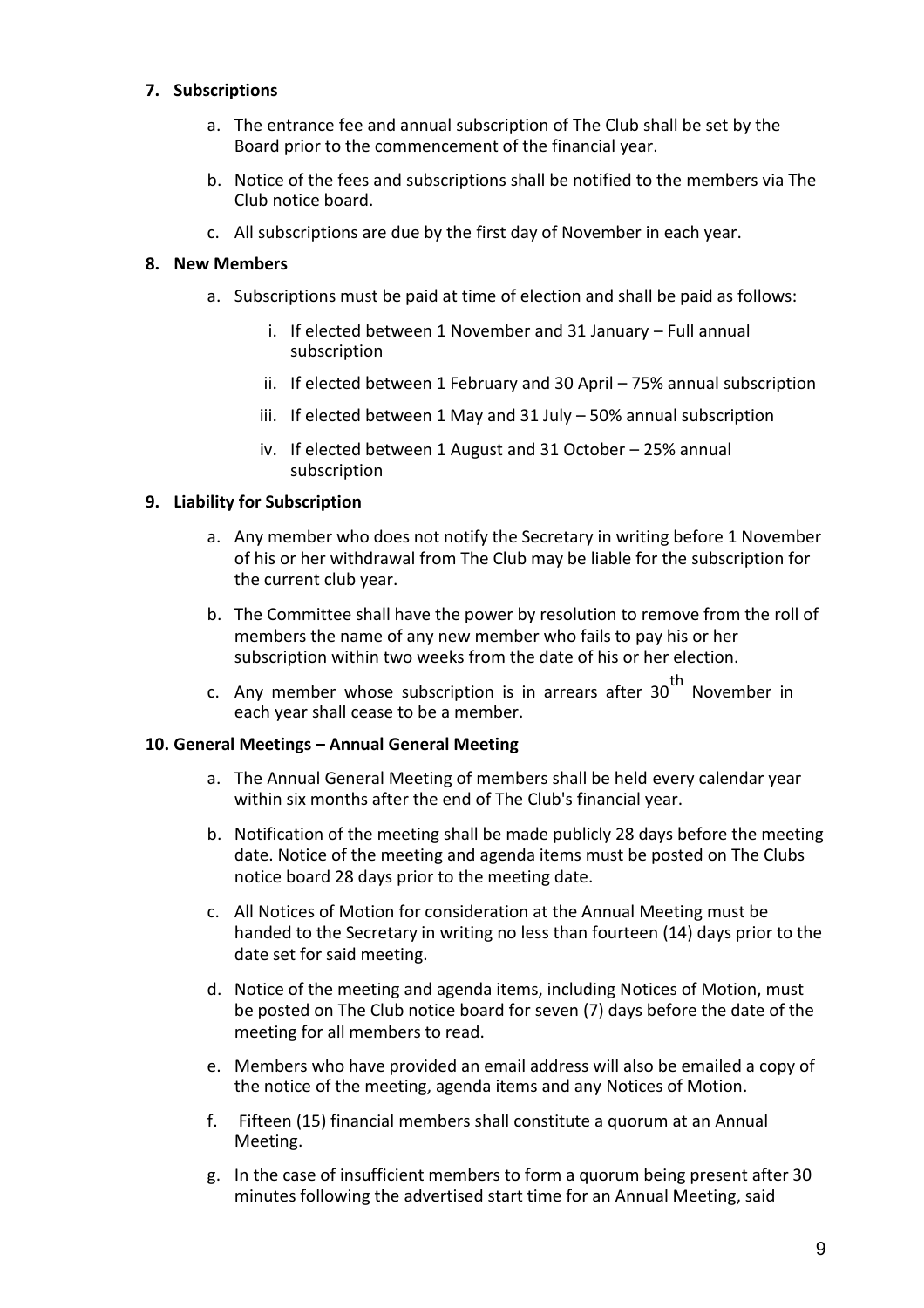meeting will be automatically adjourned to re-convene at the same time seven days later and shall proceed with or without a quorum.

- <span id="page-9-0"></span>h. The Chairman of the meeting shall be the Club President or if not available a person nominated and elected by the members present.
- i. Only members with voting rights, as per the constitution will be permitted to vote on matters at the Annual Meeting.
- j. The Chairperson shall have a deliberate and casting vote and shall decide all questions of order unless otherwise provided by these rules.
- k. The order of business at the Annual Meeting shall be as follows:
	- i. Opening of Meeting
	- ii. Confirmation of the last Annual Meeting and any other General Meeting not yet confirmed and confirming or amending same.
	- iii. Presentation of President's Report, discussion and adoption or otherwise.
	- iv. Presentation of Auditor's report to be received or otherwise.
	- v. Election of Board of Management.
	- vi. Election of Club Auditor.
	- vii. Special Business of which Notice of Motion has been given.
	- viii. Other Business.

#### **11. General Meetings – Special General Meeting**

- a. The Management Committee may at any time call a Special General Meeting.
- b. A Special General Meeting shall also be called by the Committee on a requisition signed by no less than 15% of members with voting rights, stating in detail the purpose of the meeting.
- c. Notice of the meeting and a copy of any requisition must be posted on The Club notice board for seven (7) days before the date of the meeting for all members to read.
- d. Members who have provided an email address will also be emailed a copy of the notice.
- e. Only business of which notice shall have been given as above, or in accordance with these rules, shall be transacted at a Special General Meeting.
- f. Fifteen shall form a quorum.
- g. In the case of insufficient members to form a quorum being present after 30 minutes following the advertised start time for a Special General Meeting, said meeting will be automatically adjourned to re-convene at the same time seven days later and shall proceed with or without a quorum.
- h. Only members with voting rights, as per the constitution will be permitted to vote on matters at the Special General Meeting.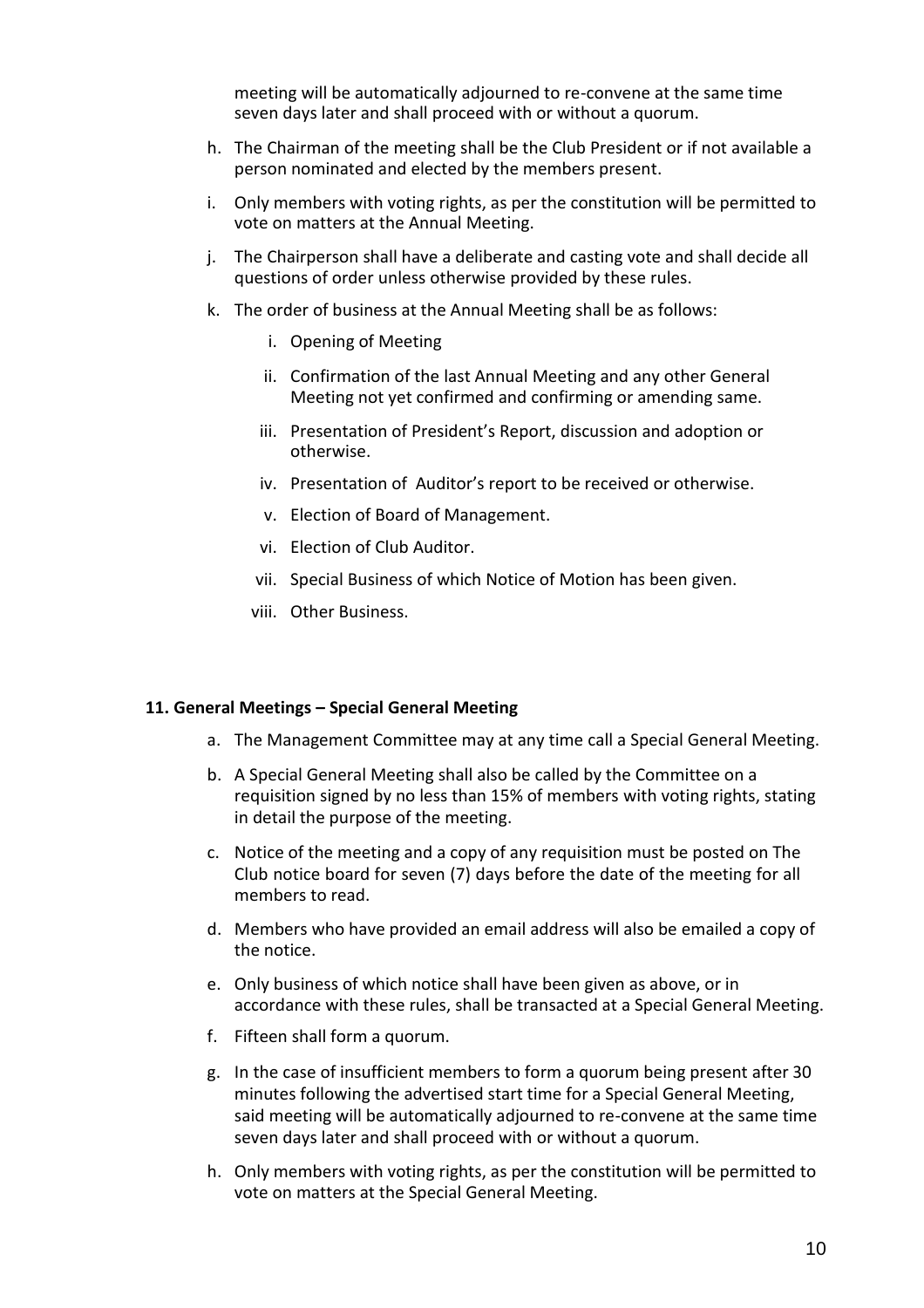i. The Chairperson shall have a deliberate and casting vote and shall decide all questions of order unless otherwise provided by these rules.

#### <span id="page-10-0"></span>**12. General Provisions for General Meetings**

- a. General Meetings may take place:
	- i. where the Members are physically present together; or
	- ii. where the Members are able to communicate by using any technology that reasonably allows the Member to participate fully in discussions as they happen in the General Meeting and in making any decisions, provided that the participation of the Member in the General Meeting must be made known to all other Members.
- b. A Member who participates in a meeting as set out in Section 12(a)(ii):
	- i. is deemed to be present at the General Meeting; and
	- ii. continues to be present at the meeting for the purposes of establishing a quorum;

until the Member notifies the other Members that he or she is no longer taking part in the General Meeting.

#### **13. General Provision**

- a. No member shall be entitled to take any legal action against The Club, other than a claim for goods sold and delivered and services rendered, and must conform to the decisions of the Committee and in the case of an appeal, to the decision of the General Meeting to which he or she may appeal.
- b. These rules shall be the rules of The Club and shall be binding on members.
- c. Correct accounts and books shall be kept showing the financial affairs of The Club and the particulars usually shown in books of accounts of a like nature.
- d. The clubhouse and other club facilities is to be provided and maintained from the joint funds of The Club and no person shall be entitled under these rules to derive any benefit or advantage from The Club which is not shared equally by every member thereof.

Section 13(d) does not prevent:

- i. the payment in good faith of remuneration to any officer, employee or Member in return for any services actually rendered to The Club or for goods supplied in the ordinary and usual course of business;
- ii. the payment of interest at a rate not exceeding the prevailing market rate published by the Reserve Bank of Australia as the "Cash Rate Target" from time to time on money borrowed from any Member;
- iii. the payment of reasonable and proper rent by The Club to a Member for premises leased by the Member to The Club; or
- iv. the reimbursement of expenses incurred by any Member or any Committee Member on behalf of The Club.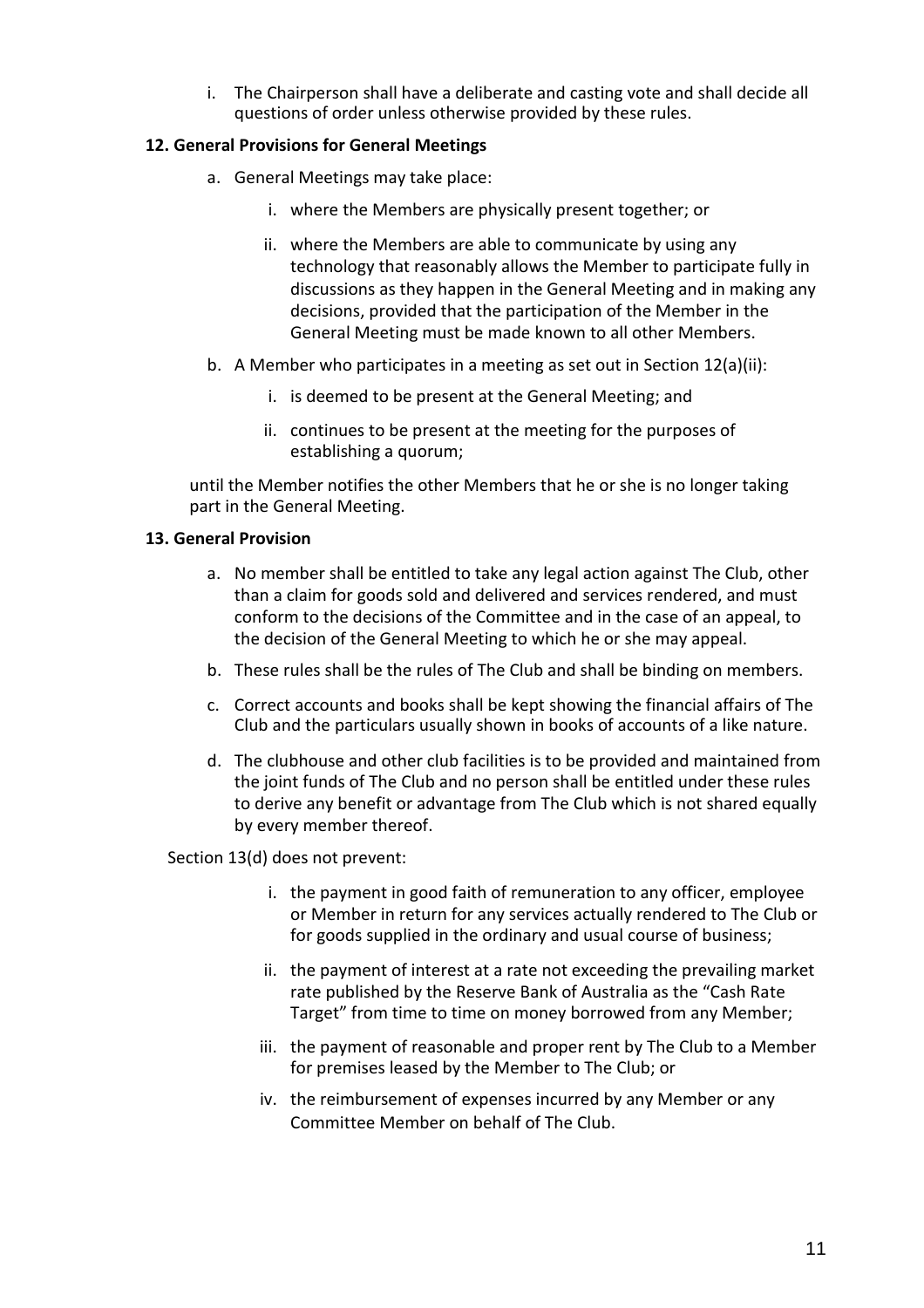#### <span id="page-11-0"></span>**14. Election of Office Bearers**

- a. The management of The Club shall be vested in a Management Committee consisting of eight (8) committee persons elected for a two [2] year term with half of committee being elected each year.
- b. The annual election of officers shall be by secret ballot at each Annual Meeting by members with voting rights present in person.
- c. Voting will be conducted in the presence of the returning officer and two scrutineers elected by the members present at such meeting.
- d. Nominations for the four (4) individual positions on the Management Committee must be in writing signed by the proposer and nominee and must be in the hands of the Secretary not less than twenty one (21) days before the Annual General Meeting.
- e. The nominations shall be exhibited on the notice board at least seven (7) days prior to the said meeting.
- f. In case no more than the required number of officers shall be nominated, those so nominated shall be declared elected.
- g. If there shall be insufficient nominations to fill the whole of the vacancies of the list of officers, those nominated shall be declared elected and the Board shall have power to fill the vacancies and any casual vacancies that may occur.

#### **15. The Management Committee and Terms**

- a. The Executive positions on the Management committee shall be President, Vice President, Secretary/Treasurer and any other as determined by the full committee, and shall be elected at the first meeting of the elected management committee.
- b. The quorum at all Management Committee meetings shall be five (5) members.
- c. Committee Meetings may take place:
	- i. where the Committee Members are physically present together; or
	- ii. where the Committee Members are able to communicate by using any technology that reasonably allows the Committee Member to participate fully in discussions as they happen in the Committee Meeting and in making decisions, provided that the participation of the Committee Member in the Committee Meeting must be made known to all other Members.
- d. A Committee Member who participates in a meeting as set out in Section 15(d)(ii):
	- i. is deemed to be present at the Committee Meeting; and
	- ii. continues to be present at the meeting for the purposes of establishing a quorum,

until the Committee Member notifies the other Committee Members that he or she is no longer taking part in the Committee Meeting.

e. Committee meetings shall be held monthly.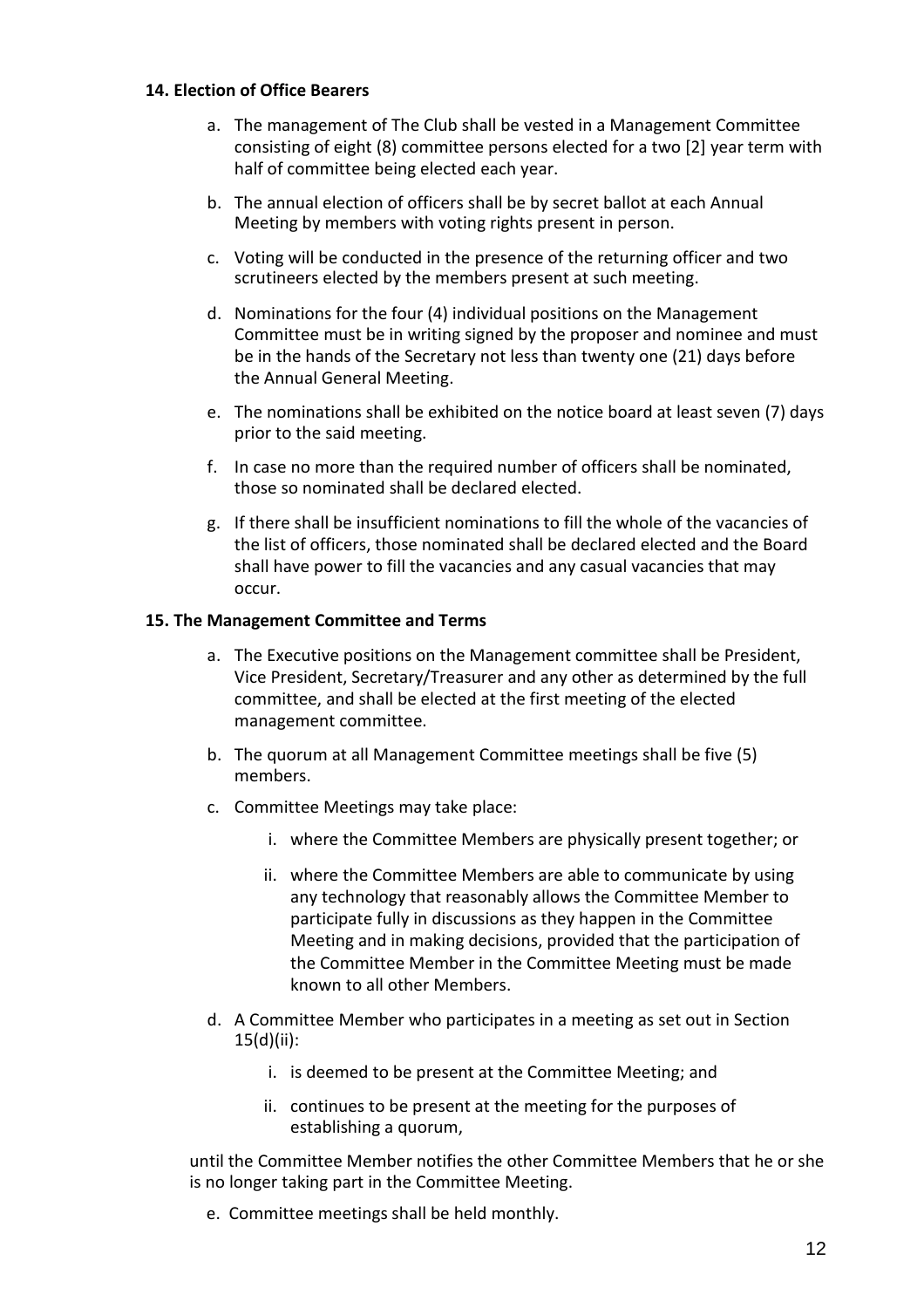- f. Special meetings may be called by the President, Secretary or on the request of three members of the Committee.
- g. The minutes of Committee Meetings may be inspected by a Member at such time and place as is mutually convenient to the Committee and the Member.
- h. All Members, or other guests, may attend Committee Meetings if invited by the Committee but the person shall not have any right to comment without invitation, or vote on any matter, or to be provided with copies of any agenda, minutes of meetings, or documents presented to such meetings.
- i. No member of the Committee shall be held to have resigned his/her seat until his/her resignation, in writing, has been accepted by the Committee.
- j. Committee Vacancies
	- i. Any vacancy occurring in the Committee as per Section 16 may be filled at a meeting of the Committee when a member may be elected to fill such a vacancy until the next election provided the member elected at such Committee meeting shall hold office in the place of, and upon the same terms and conditions as their predecessor, had the latter continued in the office.
	- ii. If vacancies in the Management Committee result in the number of Committee Members being less than the number fixed under Section 15(c), the continuing Committee Members may act to only:
		- 1. increase the number of Members on the Committee to the number required for a quorum; or
		- 2. convene a General Meeting of the Association
- k. The President shall preside at all meetings of the Committee of The Club and, in his or her absence the Vice President.
	- i. Should neither be present, the meeting shall elect a Chairperson.
- l. All resolutions of the Committee shall be decided by a majority vote of all those present.
	- i. In the case of equality of votes, the proposal before the Committee shall be decided in the negative.
	- ii. The President or in his or her absence, the acting President shall be authorised to speak on behalf of The Club.
- m. Voting outside of meetings will only be allowed for the election of office bearers as detailed in Section 14.
- n. Any act performed by the Committee, a sub-committee or a person acting as a Committee Member is deemed to be valid even if the act was performed when:
	- i. there was a defect in the appointment of a Committee Member, subcommittee or person holding a subsidiary office; or
	- ii. a Committee Member, a sub-committee member or a person holding a subsidiary office was disqualified from being a Committee/subcommittee Member as per Section 18(g) or 18(h) as a result of bankruptcy or conviction of a relevant criminal offence.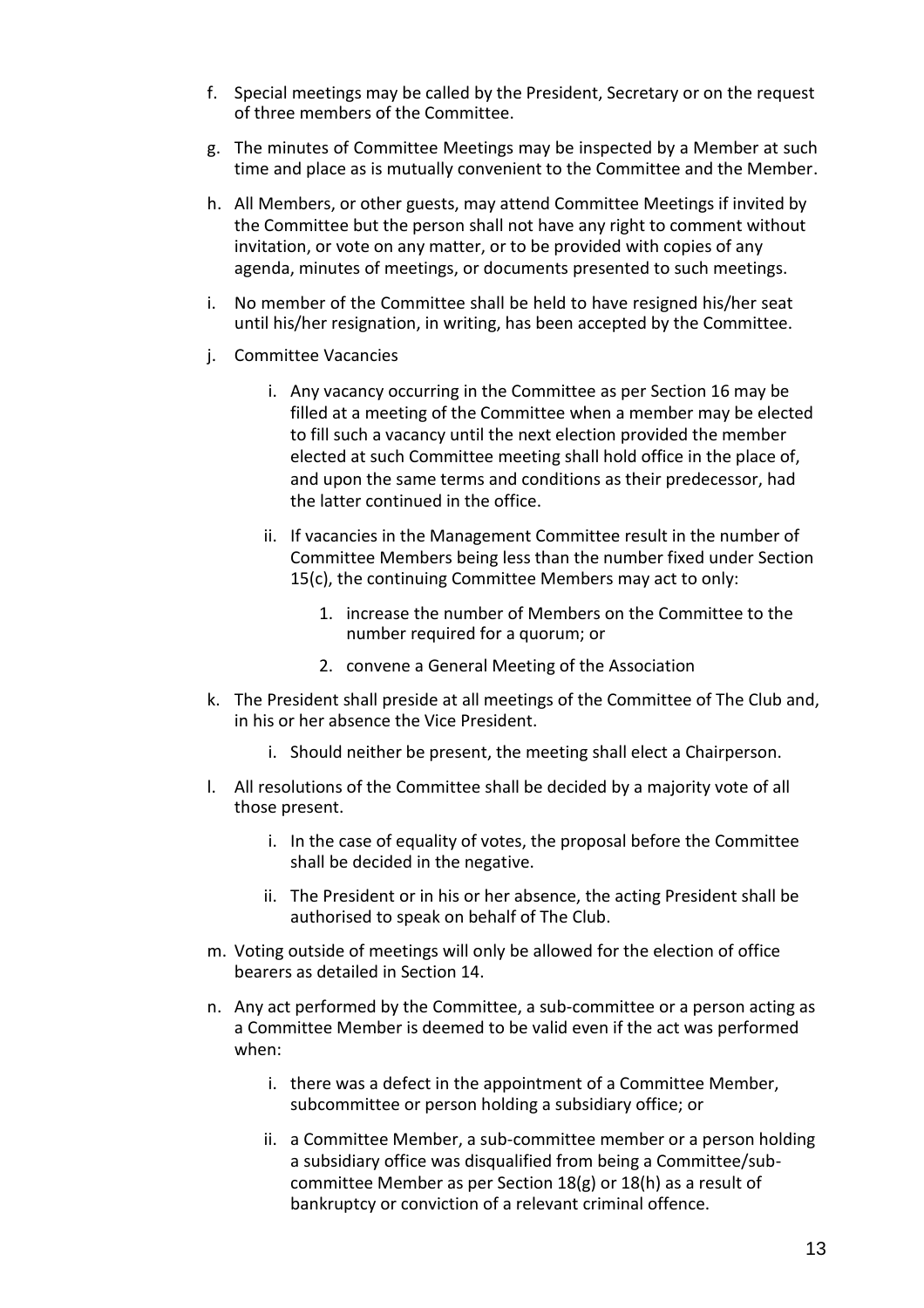#### <span id="page-13-0"></span>**16. Ceasing to be a member of the Management Committee**

- a. A casual vacancy occurs in the office of a Committee Member and that office becomes vacant if the Committee Member:
	- i. dies;
	- ii. ceases to be a Member;
	- iii. becomes disqualified from holding a position under Section 18(g) or 18(h) as a result of bankruptcy or conviction of a relevant criminal offence;
	- iv. becomes permanently incapacitated by mental or physical ill-health;
	- v. resigns from office under rule 15(j);
	- vi. is absent from more than:
		- 1. three consecutive Committee Meetings without a good reason; or
		- 2. three Committee Meetings in the same Financial Year without tendering an apology to the person presiding at each of those Committee Meetings,
	- vii. Is removed from office under by resolution at a General Meeting of The Club if a majority of the Members present and with voting rights at the meeting vote in favour of the removal.
		- 1. The Committee Member who faces removal from the Committee must be given a full and fair opportunity at the General Meeting to decide the proposed resolution, to state his or her case as to why the Member should not be removed from his or her position on the Committee.
		- 2. If all Committee Members are removed by resolution at a General Meeting, the Members must, at the same General Meeting, elect an interim Committee.
		- 3. The interim Committee must, within two months, convene a General Meeting of the Association for the purpose of electing a new Committee.

#### **17. Powers of the Committee**

- a. The business of The Club shall be managed by the Committee who may exercise all powers of The Club, except those required to be exercised by The Club at a General Meeting.
- b. Without prejudice to the powers conferred by the last preceding rule, the Committee shall, subject to the by-laws, have power to do the following things:
	- i. To purchase or otherwise acquire any books, newsletters or periodicals and dispose of them as it may see fit.
	- ii. To determine from time to time the conditions on which and time when, members may use the property of The Club or any part or parts thereof, and when and under what conditions the premises of The Club or any part or parts thereof, shall be used by members.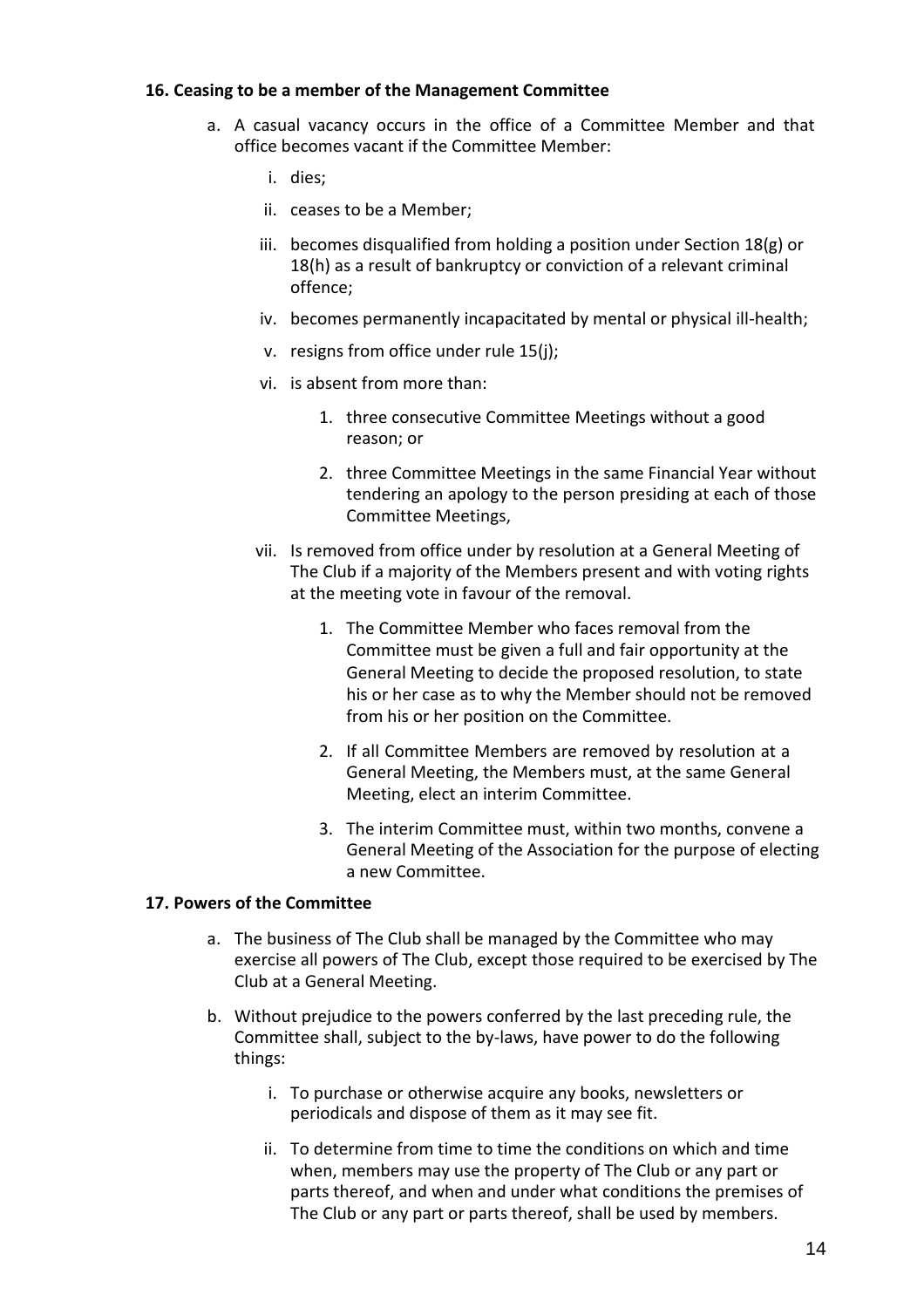- iii. To determine what person, if any, not being members of The Club shall be permitted to use the premises of The Club or any part or parts thereof and during what time and under what conditions and when and at what times and places and under what conditions such persons shall be supplied with refreshments and accommodation.
- iv. To appoint any other officials or servants of The Club and to remove them as occasions may require at their discretion and to define their respective duties. Persons appointed to paid positions shall be engaged under a contract, award or classification of work in the Registered and Licensed Clubs Award (2010) and its amendments.
- v. To delegate, subject to such conditions as it thinks fit any of its powers to sub committees consisting of such members of the Committee and other members of The Club co-opted for the purpose as it may determine and to make such regulations as to the proceedings of such sub committees as may be thought desirable. No act of any Sub-Committee shall be binding on the Board or The Club until ratified by the Board. Any such Sub- Committees must report and be responsible to the Board.
- vi. To regulate and control their own meeting and the transaction of business.
- vii. To reimburse expenses of any servant of The Club for faithful and diligent service as deemed fit.
- viii. In accordance with the rules, to suspend, or expel any member.
- ix. To enter into or accept any lease or tenancy of the premises where on The Club shall conduct its affairs or of any furniture, goods and effects, which may be required for the use of The Club on such terms and on such conditions as The Club, may deem expedient.
- x. To take and defend all legal proceedings by or on behalf of The Club and to appoint all necessary Attorneys for any such purpose.
- xi. To borrow, raise or secure the payment of money, and to sell and dispose of the assets of The Club.
- xii. To make, alter and repeal by-laws not inconsistent with these rules regulation the use and management of The Club premises, the admission of members and the conduct of The Club and its affairs generally.
- xiii. To do and perform any other act, matters and things in connection with or relative to the management of The Club as shall not by these rules require to be done by The Club in General Meetings.
- xiv. To appoint such number of delegates to sporting bodies and associations with which The Club may from time to time be affiliated as may be required by the rules thereof and such delegates shall hold office in accordance with the rules of such sporting bodies and associations respectively.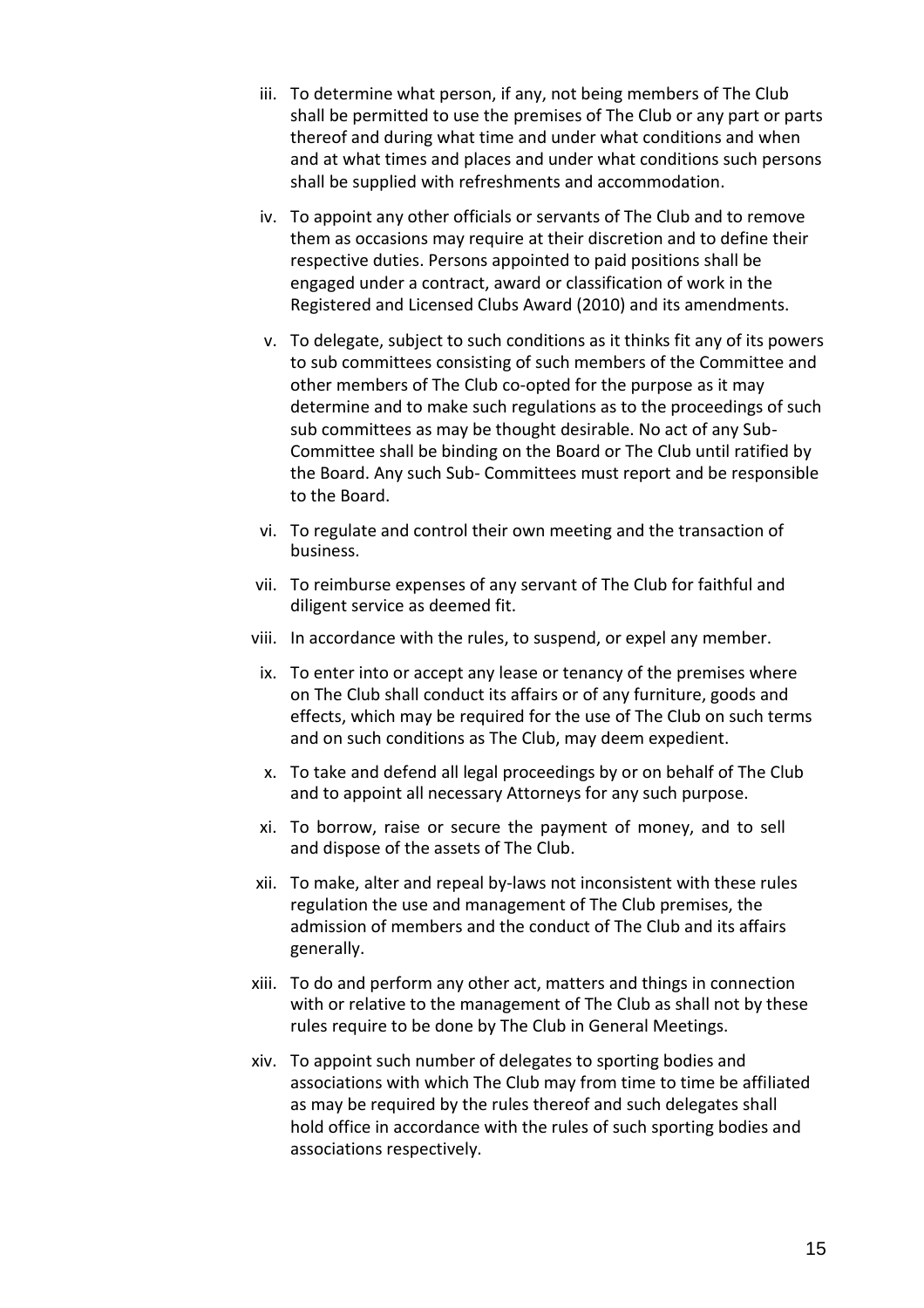- <span id="page-15-0"></span>xv. Every member of the Committee shall be indemnified against any loss, expenses or liability incurred by reason of any act or deed performed by them in good faith on behalf of The Club.
- xvi. The Board may use the funds of The Club for any such purpose required, together with any reasonable expenses incidental to Board activities.

#### **18. Role and Responsibilities of Committee Members**

- (a) Obligations of the Committee
- i. The Committee must take all reasonable steps to ensure The Club complies with its obligations under the Act and these Rules.
- (b) Responsibilities of Committee Members
- i. A Committee Member must exercise his or her powers and discharge his or her duties with a degree of care and diligence that a reasonable person would exercise in the circumstances.
- ii. A Committee Member must exercise his or her powers and discharge his or her duties in good faith in the best interests of The Club and for a proper purpose.
- iii. A Committee Member or former Committee Member must not improperly use information obtained because he or she is a Committee Member to:
	- 1. gain an advantage for himself or herself or another person; or
	- 2. cause detriment to The Club.
- iv. A Committee Member or former Committee member must not improperly use his or her position to:
	- 1. gain an advantage for himself or herself or another person; or
	- 2. cause detriment to The Club.
	- (c) A Committee Member having any material personal interest, i.e.: financial or non-financial interests, in a matter being considered at a Committee Meeting must:
- i. as soon as he or she becomes aware of that interest, disclose the nature and extent of his or her interest to the Committee;
- ii. disclose the nature and extent of the interest at the next General Meeting of The Club; and
- iii. not be present while the matter is being considered at the Committee Meeting or vote on the matter.
	- (d) Section 18(c) does not apply in respect of a material personal interest that:
- i. exists only because the Committee Member belongs to a class of persons for whose benefit The Club is established; or
- ii. the Committee Member has in common with all, or a substantial proportion of, the members of The Club.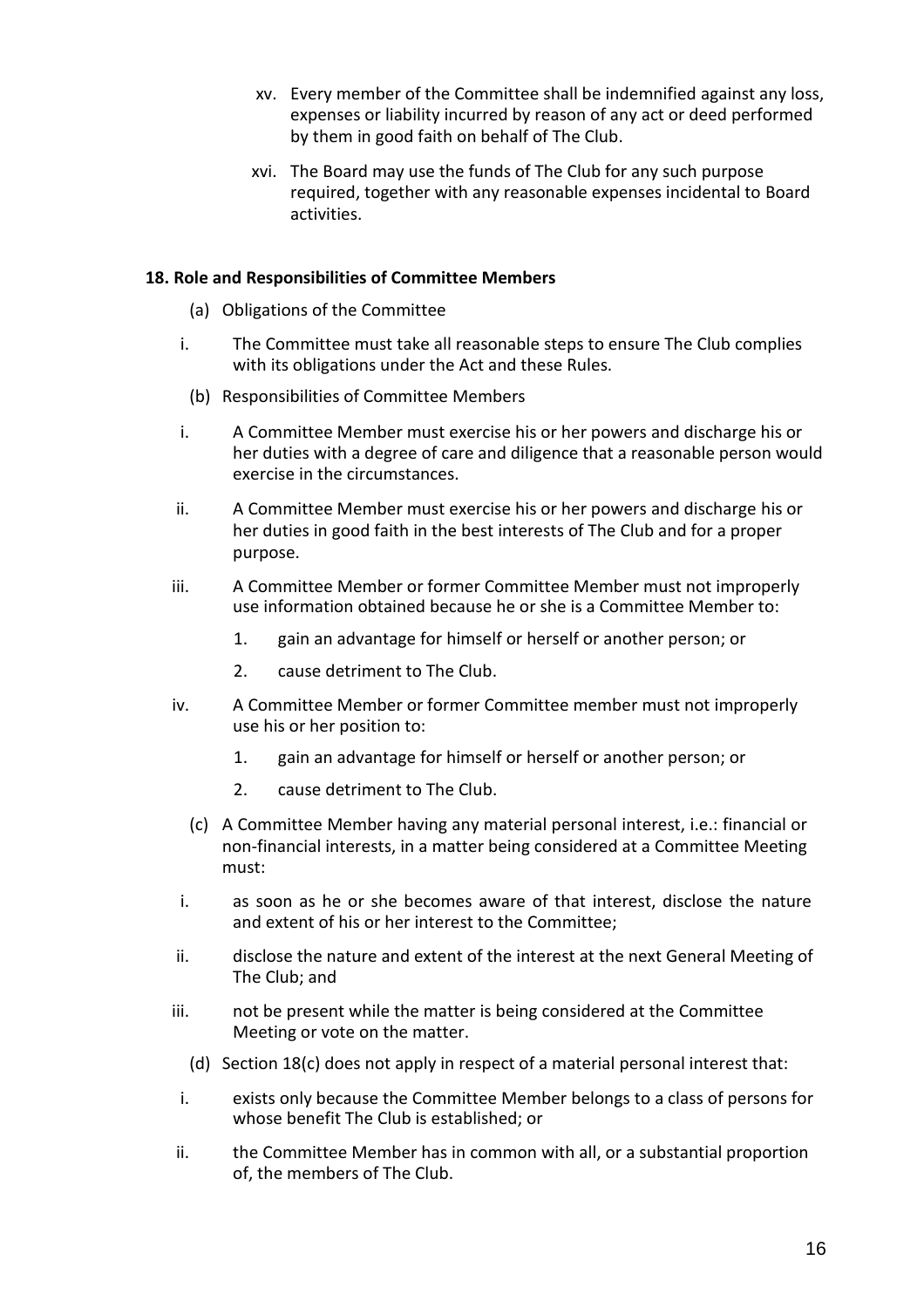- <span id="page-16-0"></span>(e) The Secretary must record every disclosure made by a Committee Member under Section 18(c) in the minutes of the Committee Meeting at which the disclosure is made.
- (f) No Committee Member shall make any public statement or comment or cause to be published any words or article concerning the conduct of The Club unless the person is authorised by the Committee to do so and such authority is recorded in the minutes of the Committee Meeting.
	- a. No person shall be entitled to hold a position on the Committee if the person has been convicted of, or imprisoned in the previous five years for:
		- i. an indictable offence in relation to the promotion, formation or management of a body corporate;
		- ii. an offence involving fraud or dishonesty punishable by imprisonment for a period of not less than three months; or
		- iii. an offence under Part 4 Division 3 or section 127 of the Act;

unless the person has obtained the consent of the Commissioner.

- b. No person shall be entitled to hold a position on the Committee if the person is, according to the Interpretation Act section 13D, a bankrupt or a person whose affairs are under insolvency laws unless the person has obtained the consent of the Commissioner.
- c. The Club may pay a Committee Member's travelling and other expenses as properly incurred:
	- i. in attending Committee Meetings or sub-committee meetings;
	- ii. in attending any General Meetings of The Club; and
	- iii. in connection with The Club's business.
- d. Committee Members must not receive any remuneration for their services as Committee Members other than as described at Section 18(i) unless agreed to at an Annual Meeting or Special General Meeting.

#### **19. Chairperson/President**

- a. The Chairperson/President:
	- i. must consult with the Secretary regarding the business to be conducted at each Committee Meeting and each General Meeting
	- ii. may convene special meetings of the Committee under Section 15(g)
	- iii. may preside over Committee Meetings under Section 15(k)
	- iv. may preside over General Meetings under Sections 10 and 11; and
	- v. must ensure that the minutes of a General Meeting or Committee Meeting are reviewed and signed as correct

#### **20. Secretary**

- a. The Secretary must:
	- i. co-ordinate the correspondence of The Club;
	- ii. consult with the Chairperson about all business to be conducted at meetings and convene General Meetings and Committee Meetings,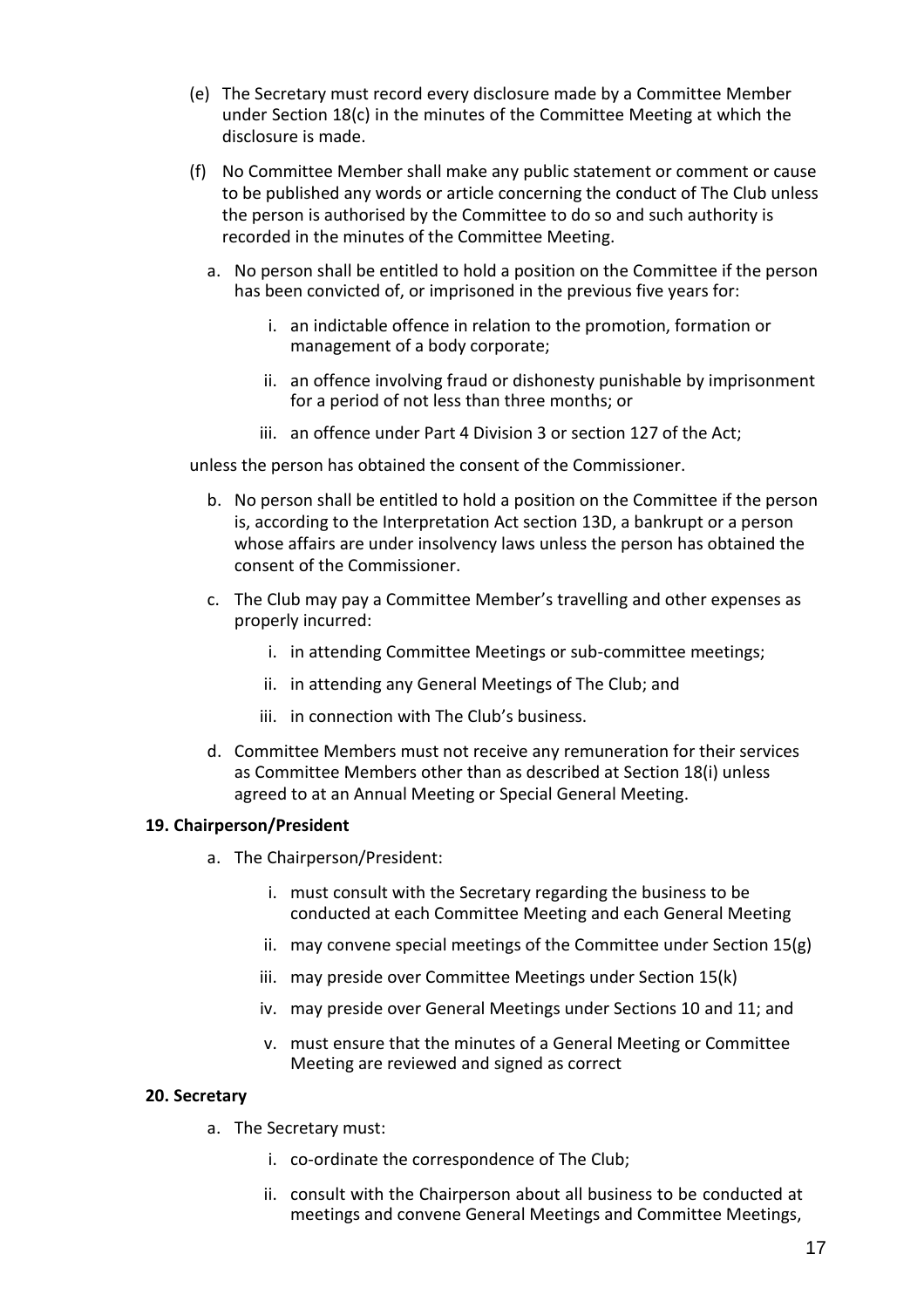including preparing the notices of meetings and of the business to be conducted at each meeting;

- <span id="page-17-0"></span>iii. keep and maintain an up to date condition the rules of The Club and any by-laws of The Club;
- iv. maintain the register of the Members including the email, street or postal address of each member;
- v. update the member register within 28 days of new members, members resigning, members suspended/expelled and in the latter case, include date in which member ceases and reasons for cessation of membership.
- vi. maintain the record of office holders of The Club.
	- 1. Committee members may nominate a business address, post office box address or email address to be used in the record in place of their personal address;
- vii. ensure the safe custody of the Books, with the exception of the Accounting Records, of The Club
- viii. keep full and correct minutes of Committee Meetings and General Meetings; and
	- ix. perform any other duties as are imposed by these Rules or The Club on the Secretary.

#### **21. Treasurer**

- a. The Treasurer must:
	- i. ensure all moneys payable to The Club are collected, and that receipts are issued for those moneys in the name of The Club;
	- ii. ensure the payment of all moneys referred to in Section 21(a)(i) into the account or accounts of The Club as the Committee may from time to time direct;
	- iii. ensure timely payments from the funds of The Club with the authority of a General Meeting or of the Committee;
	- iv. ensure that The Club complies with the account keeping requirements in Part 5 of the Act;
	- v. ensure the safe custody of the Financial Records of The Club and any other relevant records of The Club;
	- *vi.* Coordinate the preparation of the Financial Statements of the Association and any required audit prior to their submission to the annual general meeting of the Club*;*
	- vii. assist the auditor in performing their functions; and
	- viii. perform any other duties as are imposed by these Rules or The Club on the Treasurer.

#### **22. Sub-Committees**

a. The Committee may delegate any of its powers to Sub-Committees consisting of such Ordinary Members as it thinks fit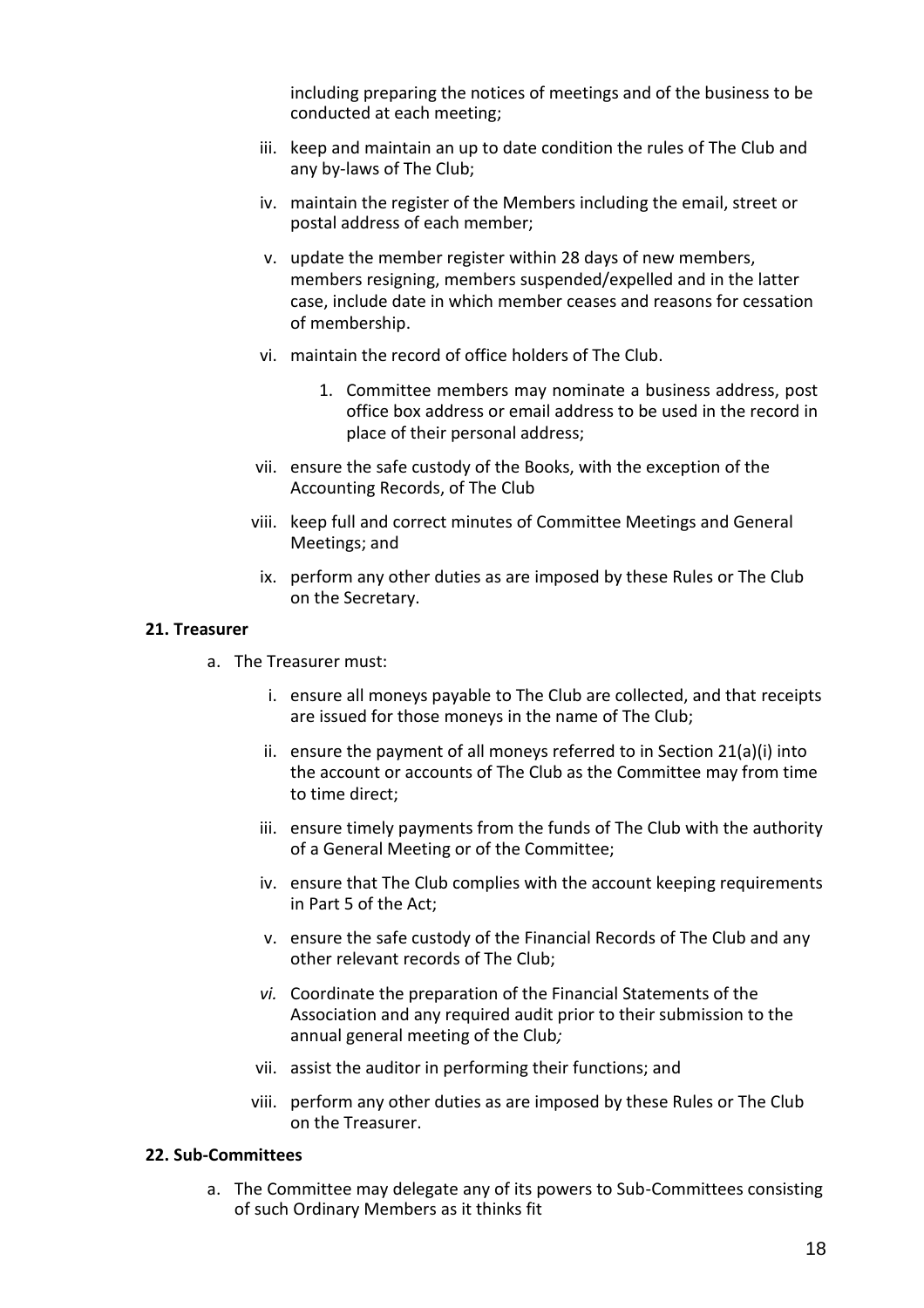- <span id="page-18-0"></span>b. Such Sub-Committee must report to and be responsible to the Committee.
- c. No act of any Sub-Committee shall be binding on the Committee or Club until ratified by the Committee.
- d. Each Sub-Committee must have a Management Committee member in attendance at meetings who will report on the Sub-Committee to the Management Committee.
- e. The President of the Committee must be an ex-officio member.

#### **23. Auditors**

- a. There shall be an Auditor, not a member of the Committee, who shall be elected at the Annual General Meeting.
- b. The Auditor shall be independent to The Club.
- c. Such Auditor shall audit the accounts and have power at any time to call for all books, papers, accounts, etc. relating to the affairs of The Club.
- d. The Auditor shall be entitled to receive such remuneration as the Committee may determine from time to time.
- e. If any casual vacancy occurs in the office of any Auditor appointed by The Club, the Committee will fill the appointment until the next Annual General Meeting.

#### **24. Alteration and Repeal of Rules**

- a. No repeals of any existing rules and no new rules or alteration, amendments or suspensions of a rule shall be valid unless a motion therefore is carried by a three quarters majority of members present and with voting rights at a General or Special General Meeting.
- b. Notices of motions to repeal, alter or suspend any rule shall be given to the Secretary at least twenty-one (21) days preceding the Annual or Special General Meeting at which the motion shall be presented. The Secretary shall exhibit the proposal on The Club notice board at least fourteen (14) days prior to such meeting.
- c. As soon as is practicable after the making of any proposal for a change to the rules of The Club, the club shall provide to the Director of Liquor Licensing the proposed changes. No effect will be given to the changes without the prior approval of the Director.
- d. Within one month after the making of any amendment or addition to the rules of The Club, passed by special resolution, the Management Committee shall send or deliver a certified copy of the amendment or alteration to the Consumer Protection Division of The Department of Commerce. No effect will be given to the amendments without the approval of this Department. In addition, all amendments passed as a special resolution must be noticed to the Director of Liquor Licensing.

#### **25. Suspension or Expulsion of Members**

a. The Committee shall have the power to reprimand, suspend or expel any member of The Club.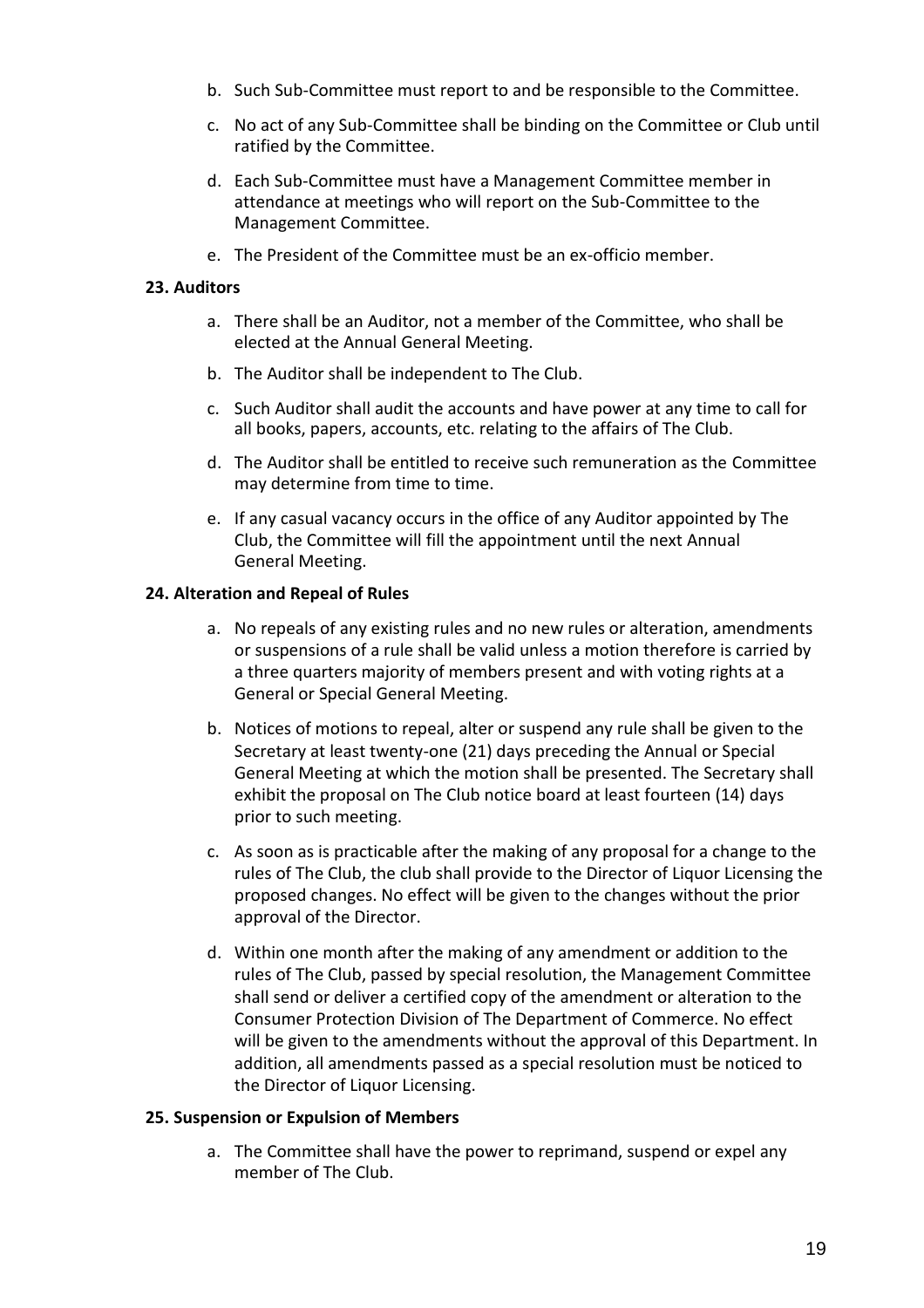- b. The President, Committee or Approved Manager in receiving a complaint from the Approved Manager or Approved Bar Staff, of a member's behaviour which is considered a serious breach of the Liquor Act or acceptable member behaviour or where police involvement is required, may suspend a member for a period of time until disciplinary action under Section 25(f) can be taken.
- c. The Committee is required to exempt any member of that Committee from hearing a charge in which he or she has an interest.
- d. If a responding member or a representative of the responding member does not attend within 30 minutes of the time stated on the hearing notice, the hearing may start without that member or his or her representative and determination will be made at the hearing.
- e. The Committee shall apply the power to reprimand, suspend or expel any member of The Club who:
	- i. fail in the observance or commit any breach of any rule of The Club, members Code of Conduct or any by-law of The Club or of any order or direction of the Management Committee or of any General Meeting; and/or
	- ii. in the sole judgement of the Committee have been guilty in or out of The Club's premises of any act, conducted matter or thing calculated to bring discredit on The Club or its members, or to impair or affect the enjoyment of The Club by other members
- f. Any member charged with misconduct as above shall be furnished with a written copy of the charge and summoned before the Committee with no less than seven (7) days' notice.
	- i. The Committee shall after hearing the accuser and accused and taking such evidence as they may consider proper, if they find the charge proved, inflict a penalty of suspension from all or any of the privileges of membership.
	- ii. If the Committee consider that on a charge of gross misconduct suspension as above is insufficient, they may call on the member to resign, and if he or she neglects to resign within ten (10) days they may declare him or her to be expelled.
	- iii. If a Member is suspended or expelled under Section 25(f)(i) or 25(f)(ii), the person may appeal the Committee's decision through a Special general meeting by giving written notice to the Secretary within fourteen (14) days of receiving notice of the Committee's decision under Section 25(f)(i) or 25(f)(ii).
- g. Members are not permitted to have legal representation attend any disciplinary matters, but may bring another member to act in a support capacity only.
- h. If a Member's membership is suspended under Section 25(f)(i), the Secretary must record in the Register:
	- i. the name of the Member that has been suspended from membership;
	- ii. the date on which the suspension takes effect; and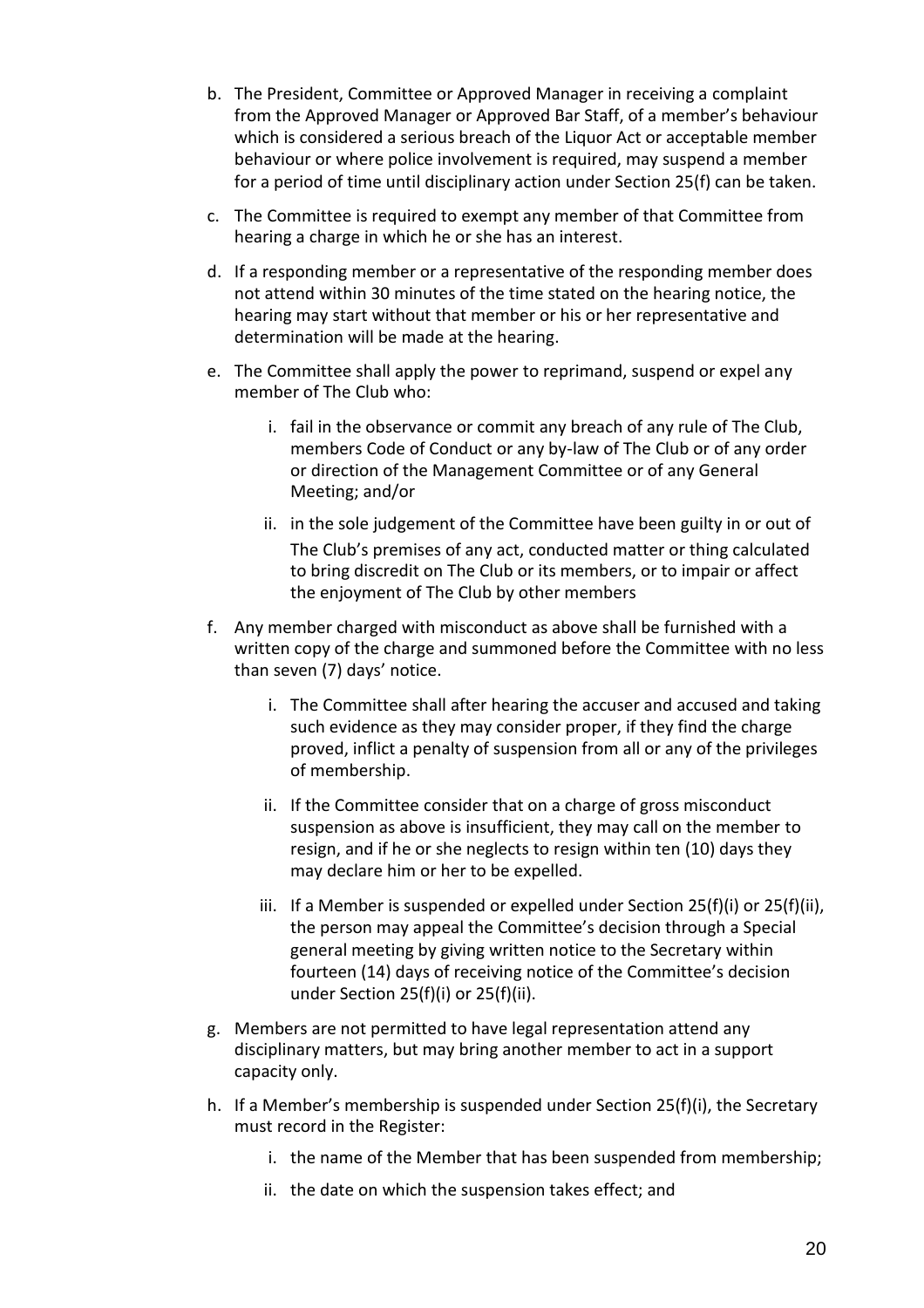- iii. the length of the suspension as determined by the Committee under Section 25(f)(i)
- <span id="page-20-0"></span>i. During the period a member's membership is suspended, the member
	- i. loses any rights (including voting rights) arising as a result of membership; and
	- ii. is not entitled to a refund, rebate, relief or credit for membership fees paid, or payable, to The Club.
- j. Upon the expiry of the period of a Member's suspension, the Secretary must record in the Register that the Member is no longer suspended.
- k. If the Committee's decision to suspend or expel a Member is revoked under these Rules, any act performed by the Committee or Members in a General Meeting during the period that the Member was suspended or expelled from Membership under Section 25(f), is deemed to be valid, notwithstanding the Member's inability to exercise their rights or privileges of Membership, including voting rights, during that period.

#### **26. Resolving Disputes**

- a. Disputes Arising under the Rules
	- i. Section 26 (a) applies to:
		- 1. Disputes between Members; and
		- 2. Disputes between The Club and one or more Members that arise under the rules or relate to the rules of The Club. This does not include disciplinary matters undertaken with club members, which are covered only under Section 25 of The Club constitution.
	- ii. The parties to a dispute must attempt to resolve the dispute between themselves within fourteen (14) days of the dispute coming to the attention of each party.
	- iii. If the parties are unable to resolve the dispute, any party to the dispute may initiate a procedure under this rule by giving written notice to the Secretary of the parties to, and details of, the dispute.
	- iv. The Secretary must convene a Committee Meeting within twentyeight (28) days after the Secretary receives notice of the dispute under Section 26(a)(iii) for the Committee to determine the dispute.
	- v. At the Committee Meeting to determine the dispute, all parties to the dispute must be given a full and fair opportunity to state their respective cases orally, in writing or both.
	- vi. The Secretary must inform the parties to the dispute of the Committee's decision and the reasons for the decision within seven (7) days after the Committee Meeting referred to in Section 26(a)(v).
	- vii. If any party to the dispute is dissatisfied with the decision of the Committee they may elect to initiate further dispute resolution procedures as set out in the Rules.
- **b. Mediation**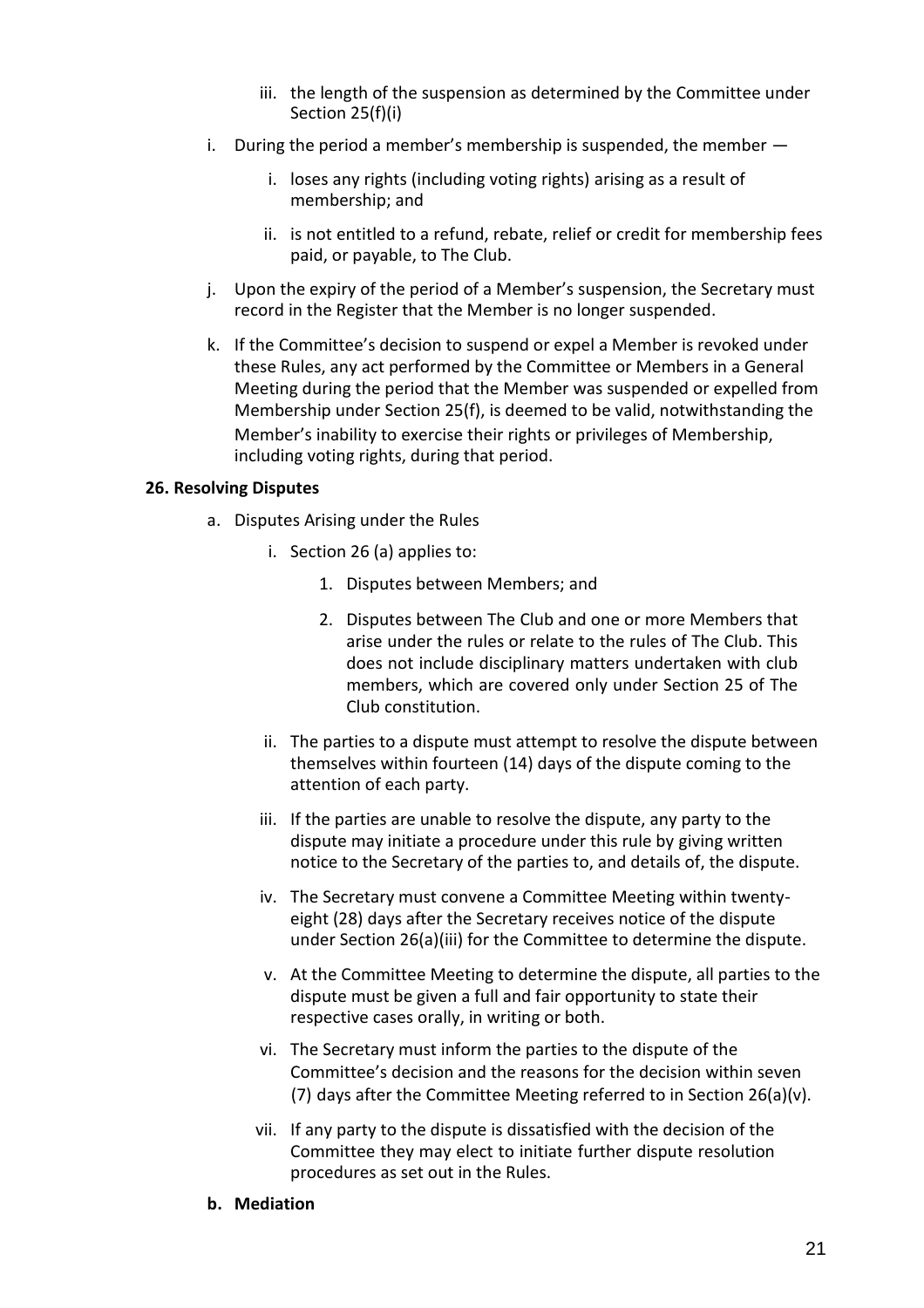- i. Section 26 (b) applies:
	- 1. where a person is dissatisfied with a decision made by the Committee under Section 25(f) or Section 26(a) or
	- 2. where a dispute arises between a Member or more than one Member and The Club and any party to the dispute elects not to have the matter determined by the Committee.
- ii. Where the dispute relates to a proposal for the suspension or expulsion of a Member this rule does not apply until the procedure under Section 25(f) in respect of the proposed suspension or expulsion has been completed.
- iii. If the parties to a dispute are unable to resolve the dispute between themselves within the time required by Section 26(a)(ii), or a party to the dispute is dissatisfied with a decision made by the Committee under Section 26(a)(vii) a party to a dispute may:
	- 1. Provide written notice to the Secretary of the parties to, and the details of, the dispute;
	- 2. Agree to, or request the appointment of, a mediator.
- iv. Party, or parties requesting the mediation must pay the costs of the mediation.
- v. The mediator must be:
	- 1. a person chosen by agreement between the parties; or
	- 2. in the absence of agreement:
		- a. if the dispute is between a Member and another Member – a person appointed by the Committee; or
		- b. if the dispute is between a Member or more than one Member and The Club, the Committee or a Committee Member then an independent person who is a mediator appointed to, or employed with, a not for profit organisation.
- vi. A Member can be a mediator, but the mediator cannot be a Member who is a party to the dispute.
- vii. The parties to the dispute must, in good faith, attempt to settle the dispute by mediation.
- viii. The parties are to exchange written statements of the issues that are in dispute between them and supply copies to the mediator at least 5 days before the mediation session.
- ix. The mediator, in conducting the mediation, must:
	- 1. give the parties to the mediation process every opportunity to be heard;
	- 2. allow all parties to consider any written statement submitted by any party; and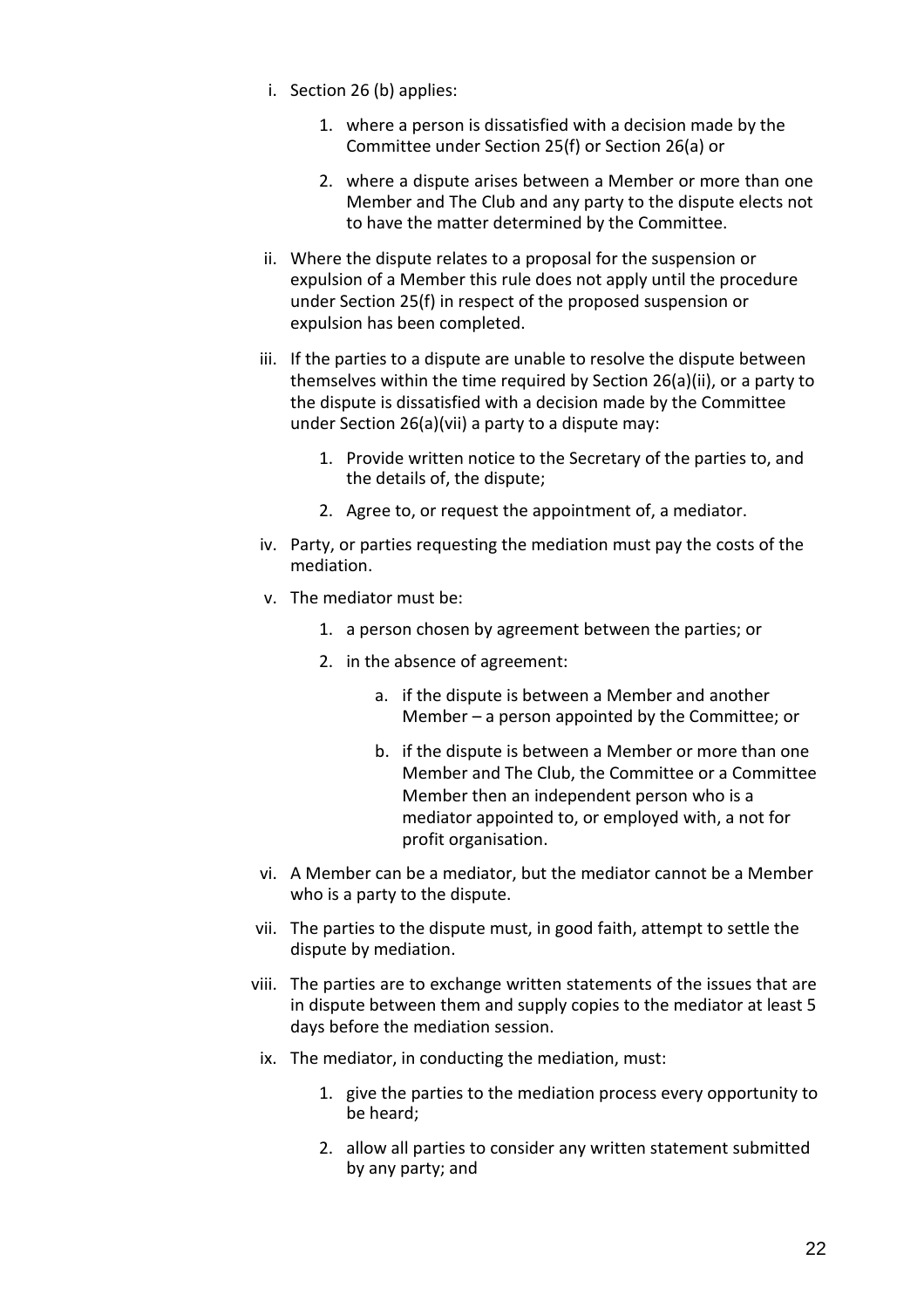- 3. ensure that natural justice is accorded to the parties to the dispute throughout the mediation process.
- <span id="page-22-0"></span>x. The mediator must not determine the dispute and the mediation must be confidential. Information provided by the parties in the course of the mediation cannot be used in any other legal proceedings that may take place in relation to the dispute.

#### **c. Inability to Resolve Disputes**

i. If a dispute cannot be resolved under the procedures set out in the Rules, any party to the dispute may apply to the State Administrative Tribunal to determine the dispute in accordance with the Act or otherwise at law.

#### **27. Supply of Liquor – Liquor Act to be observed**

- a. The Club shall ensure a Duty Manager is on the licensed premises for the purposes of observing liquor licensing requirements and regulations, as required under the Liquor Act.
- b. The Club shall be open for sale of liquor during such hours as The Committee shall from time to time determine and as permitted under the Liquor Act.

#### **28. Common Seal**

- a. The Club shall have a Common Seal, which shall be kept in the custody of the Secretary and shall not be affixed to any document except by the authority of The Committee and in the presence of one member of the committee.
- b. Any document to which the Common Seal is affixed shall be countersigned by the Secretary or an officer appointed by the management committee for that purpose.
- c. The Club may execute a document without using a Common Seal if the document is signed by:
	- i. any two Committee Members; or
	- ii. one Committee Member and a person authorised by the Committee.

#### **29. Dissolution of the Club**

- a. The Club may cease its activities and have its incorporation cancelled in accordance with the Act if the Members resolve by Special Resolution that The Club will:
	- i. apply to the Commissioner for cancellation of its incorporation; or
	- ii. appoint a liquidator to wind up its affairs.
- b. The Club must be wound up under Section 30(a) and Part 9 of the Act before cancellation can take place if it has outstanding debts or any other outstanding legal obligations, or is a party to any current legal proceedings.
- c. Upon cancellation of The Club, the Surplus Property must only be distributed to one or more of the following: